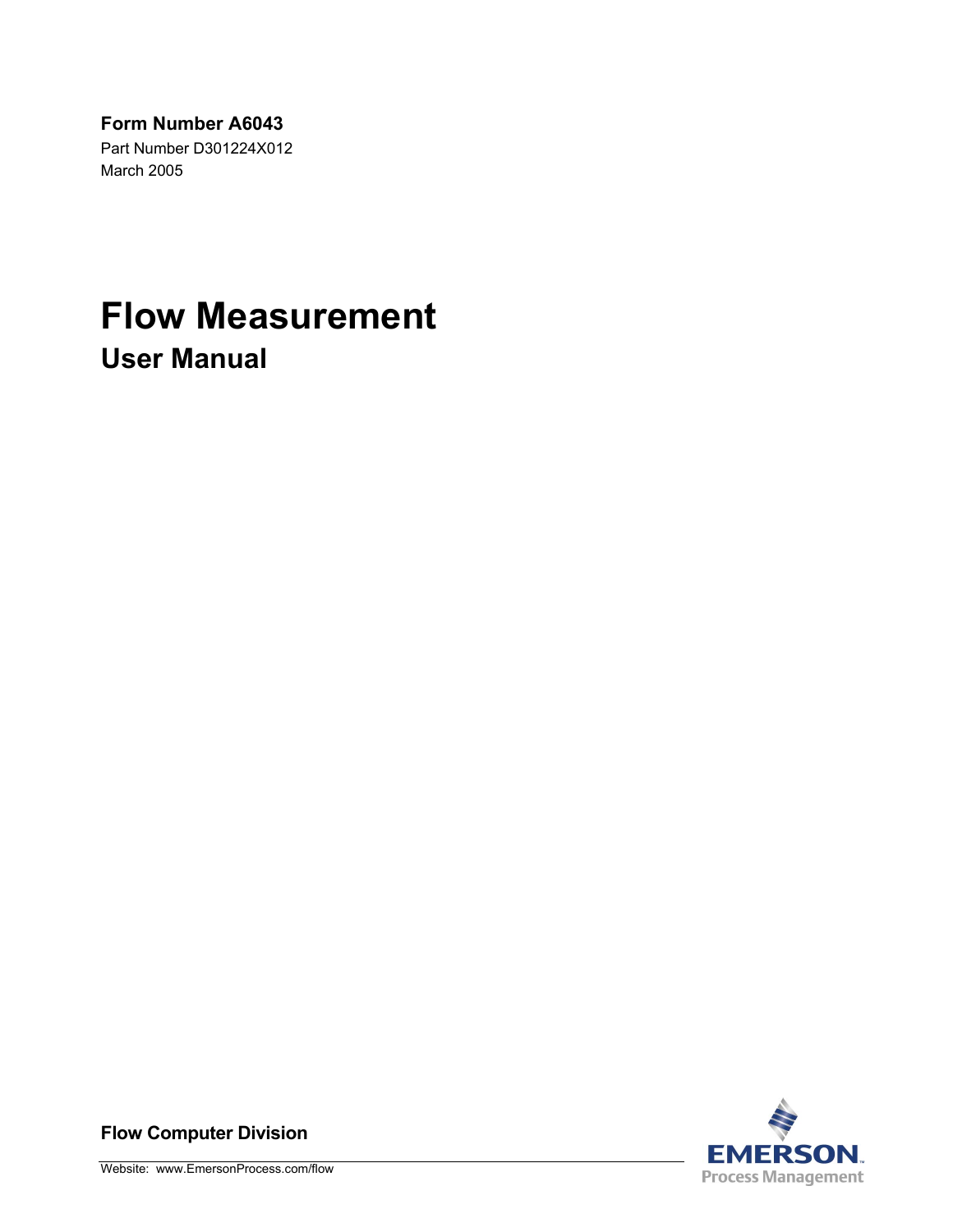# **Revision Tracking Sheet**

#### **March 2005**

This manual is periodically altered to incorporate new or updated information. The date revision level of each page is indicated at the bottom of the page opposite the page number. A major change in the content of the manual also changes the date of the manual, which appears on the front cover. Listed below is the date revision level of each page.

| Page      | <b>Revision</b> |
|-----------|-----------------|
| All Pages | $\text{Mar}/05$ |
| All Pages | May/97          |

FloBoss and ROCLINK are marks of one of the Emerson Process Management companies. The Emerson logo is a trademark and service mark of Emerson Electric Co. All other marks are the property of their respective owners.

This product may be covered under pending patent applications.

© Fisher Controls International, LLC. 1996-2005. All rights reserved.

While this information is presented in good faith and believed to be accurate, Fisher Controls does not guarantee satisfactory results from reliance upon such information. *Nothing contained herein is to be construed as a warranty or guarantee, express or implied, regarding the performance, merchantability, fitness or any other matter with respect to the products*, nor as a recommendation to use any product or process in conflict with any patent. Fisher Controls reserves the right, without notice, to alter or improve the designs or specifications of the products described herein.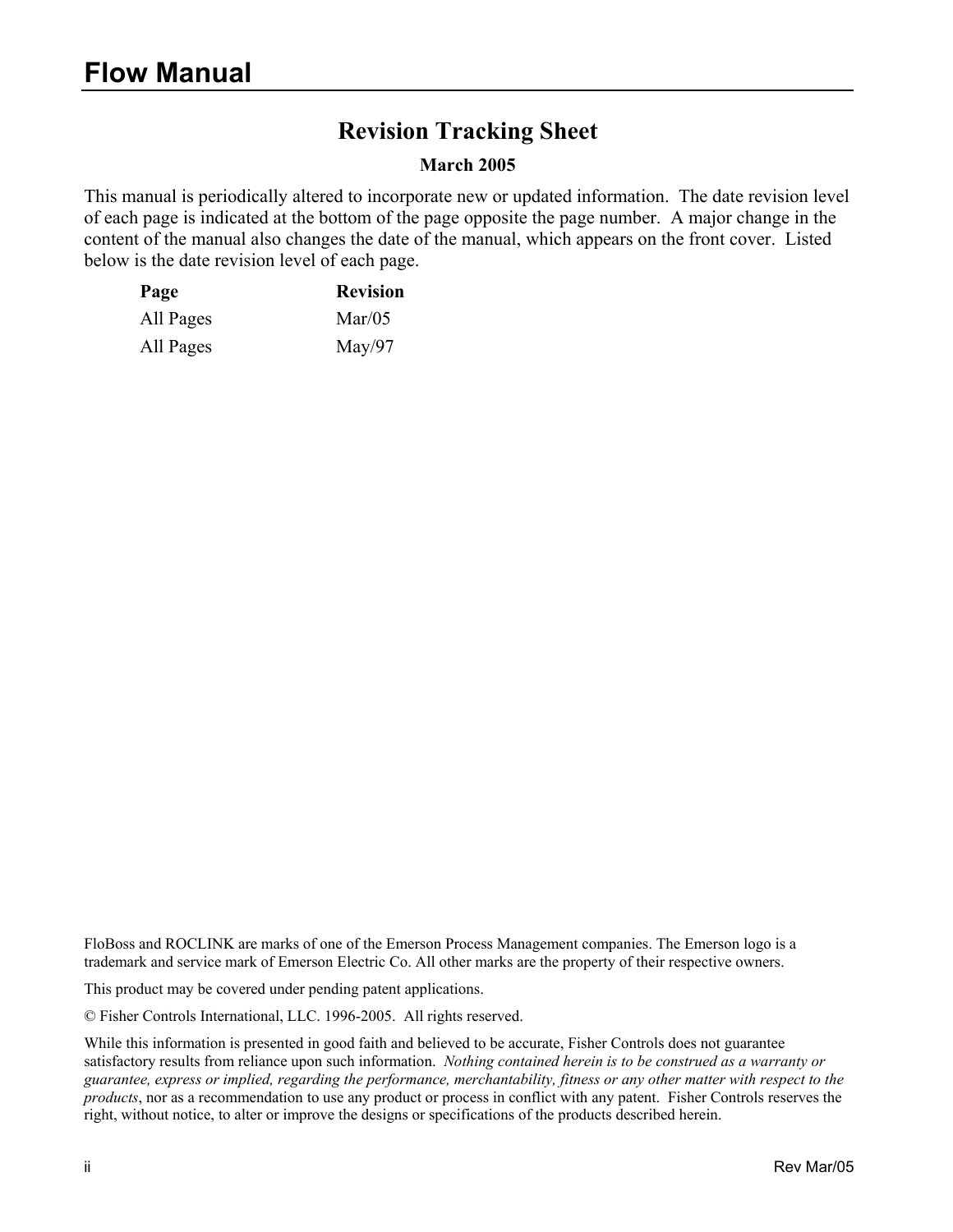# **TABLE OF CONTENTS**

| 1.1 |  |  |
|-----|--|--|
|     |  |  |
| 2.1 |  |  |
| 2.2 |  |  |
| 2.3 |  |  |
|     |  |  |
| 3.1 |  |  |
| 3.2 |  |  |
| 3.3 |  |  |
| 3.4 |  |  |
|     |  |  |
| 4.1 |  |  |
| 4.2 |  |  |
| 4.3 |  |  |
|     |  |  |
| 5.1 |  |  |
| 5.2 |  |  |
| 5.3 |  |  |
|     |  |  |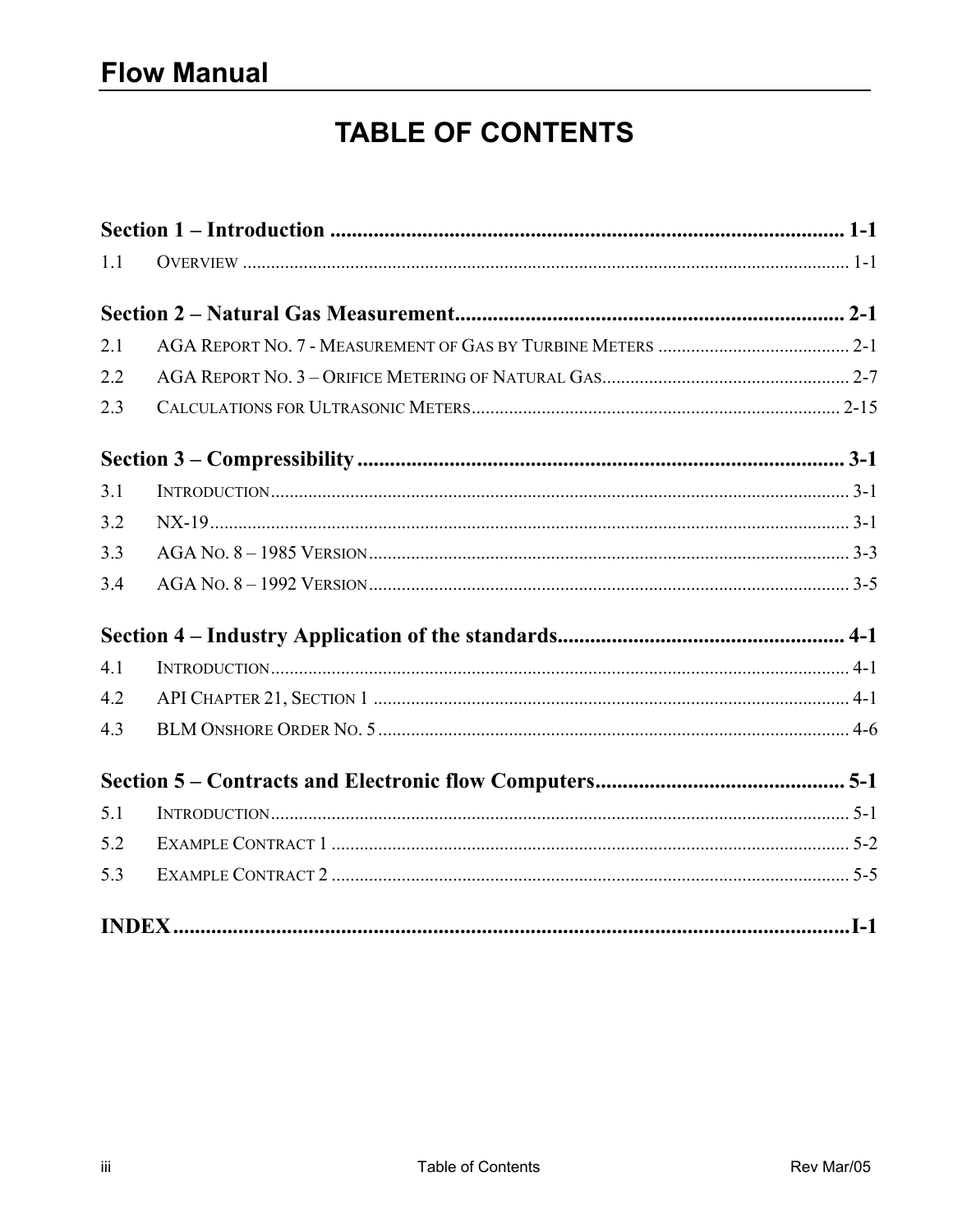# **SECTION 1 – INTRODUCTION**

#### **1.1 Overview**

This manual discusses gas flow measurement based on philosophies expressed in AGA (American Gas Association) and API (American Petroleum Institute) guidelines.

 **NOTE**: AGA and API do not certify manufacturers' equipment for flow measurement. Products of The Flow Computer Division of Emerson Process Management are in compliance with AGA and API guidelines.

The American Gas Association (AGA) has published various reports describing how to measure the flow of natural gas, starting with AGA Report No. 1, issued in 1930, describing the measurement of natural gas through an orifice meter. This report was revised in 1935 with the publication of AGA Report No. 2 and again in 1955 with the publication of AGA Report No. 3. The report was revised again in 1969, 1978, 1985, and 1992, but has remained AGA Report No. 3 -- Orifice Metering of Natural Gas and Other Related Hydrocarbons. Thus, AGA3 has become synonymous with orifice metering.

In 1975, the American Petroleum Institute (API) adopted AGA Report No. 3 and approved it as API Standard 2530 and also published it as Chapter 14.3 of the API Manual of Petroleum Measurement Standards. In 1977, the American National Standards Institute (ANSI) also approved AGA Report No. 3 and referred to it as ANSI/API 2530. Thus references to API 2530, Chapter 14.3 and ANSI/API 2530 are identical to AGA Report No. 3. In 1980 (revised in 1984 and in 1996), AGA Report No. 7-- Measurement of Fuel Gas by Turbine Meters--was published, detailing the measurement of natural gas through a turbine meter.

While AGA No. 3 and AGA No. 7 detail methods of calculating gas flow, separate documents have been created to explain the calculation of the compressibility factor, used in both AGA No. 3 and AGA No. 7. The older method, called NX-19, was last published in 1963. A more comprehensive method was published in 1985 as AGA Report No. 8. This report was revised in 1992.

In 1992, the API released Chapter 21, Section 1, which addressed the application of electronic flow meters in gas measurement systems. It addresses the calculation frequency and the method of executing the AGA calculations.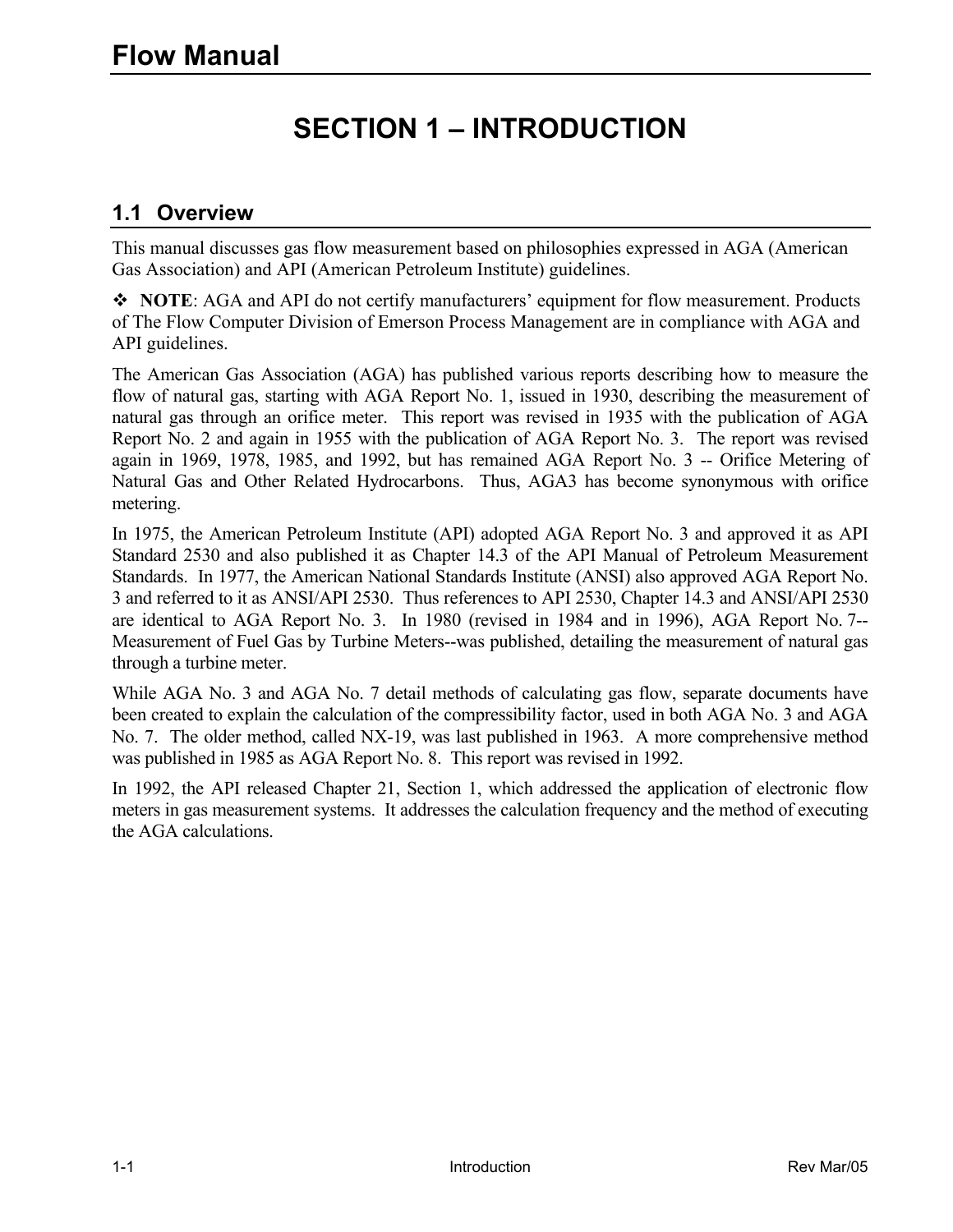# **SECTION 2 – NATURAL GAS MEASUREMENT**

# **2.1 AGA Report No. 7 - Measurement of Gas by Turbine Meters**

#### **2.1.1 General Description**

AGA No. 7 covers the measurement of gas by turbine meters and is limited to axial-flow turbine meters. Although the report covers meter construction, installation, and other aspects of metering, this Flow Manual summarizes only the equations used in calculating flow.

The meter construction and installation sections are specific to axial-flow turbine meters, but the flow equations are applicable to any linear meter, including ultrasonic and vortex meters.

#### **2.1.2 Introduction**

The turbine meter is a velocity measuring device. It consists of three basic components:

- The body
- The measuring mechanism
- The output and readout device

It relies upon the flow of gas to cause the meter rotor to turn at a speed proportional to the flow rate. Ideally, the rotational speed is proportional to the flow rate. In actuality, the speed is a function of passage-way size, shape, rotor design, internal mechanical friction, fluid drag, external loading, and gas density.

Several characteristics that affect the performance of a turbine meter are presented in Section 5 of AGA No. 7. Here is a summary of these characteristics:

**Swirl Effect -** Turbine meters are designed and calibrated under conditions approaching axial flow. If the flowing gas has substantial swirl near the rotor inlet, depending on the direction, the rotor can either increase or decrease in velocity. Buyer or seller can lose.

**Velocity Profile Effect -** If poor installation practices result in a non-uniform velocity profile across the meter inlet, the rotor speed for a given flow rate will be affected. Typically, this results in higher rotor velocities. Thus, less gas passes through the meter than the calculated value represents. Buyer loses.

**Fluid Drag Effect -** Fluid drag on the rotor blades, blade tips and rotor hub can cause the rotor to slip from its ideal speed. This rotor slip is known to be a function of a dimensionless ratio of inertia to viscous forces. This ratio is the well known Reynolds number and the fluid drag effect has become known as the "Reynolds number effect." Basically, it slows the rotor down, thus the Buyer wins.

**Non-Fluid Drag Effect -** Also decreasing rotor speed from its ideal speed are forces created from non-fluid related forces, such as bearing friction and mechanical or electrical readout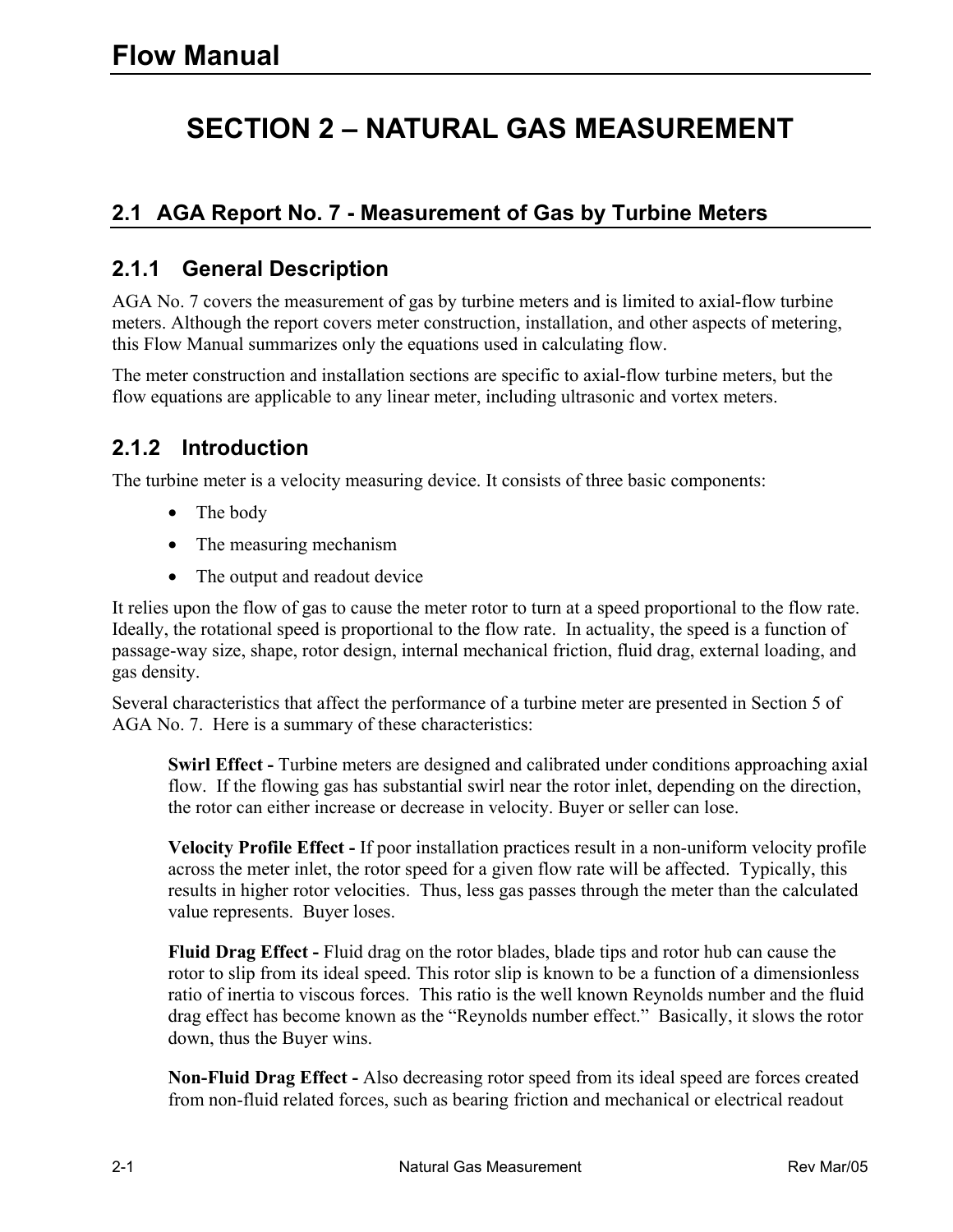drag. The amount of slip is a function of flow rate and density. Also know as "the density effect." It also benefits the buyer.

**Accuracy -** Accuracy statements are typically provided within  $\pm$  1% for a designated range.

**Linearity -** Turbine meters are usually linear over some designated flow range. Linear means that the output frequency is proportional to flow.

**Pressure Loss -** Pressure loss is attributed to the energy required to drive the meter.

 **Minimum and Maximum Flow Rates -** Turbine meters will have designated minimum flow rates for specific conditions.

**Pulsation -** Error due to pulsation generally creates an error causing the rotor to spin faster, thus resulting in errors that favor the seller. A peak-to-peak flow variation of 10% of the average flow generally will result in a pulsation error of less than 0.25% and can be considered as the pulsation threshold.

#### **2.1.3 Basic Gas Law Relationship**

The basic gas law relationships are presented similarly in the 1985 and 1996 versions of AGA No. 7. The equation numbers shown here are from the 1996 version. The relationships are:

 $(P_f)(V_f) = (Z_f)(N)(R)(T_f)$  For Flowing Conditions [AGA Equation 12]

and

 $(P_b)(V_b) = (Z_b)(N)(R)(T_b)$  For Base Conditions [AGA Equation 13]

- where:  $P =$  Absolute pressure
	- $V = Volume$
	- $Z =$  Compressibility
	- $N =$  Number of moles of gas
	- $T =$ Absolute temperature
	- $R =$  Universal gas constant
- subscript  $f = Flowing conditions$  (use with P, V, and Z)
- subscript  $\beta$  = Base-conditions (use with P, V, and Z)

Since R is a constant for the gas regardless of pressure and temperature, and for the same number of moles of gas N, the two equations can be combined to yield:

$$
V_b = V_f \left(\frac{P_f}{P_b}\right) \left(\frac{T_b}{T_f}\right) \left(\frac{Z_b}{Z_f}\right)
$$
 [AGA Equation 14]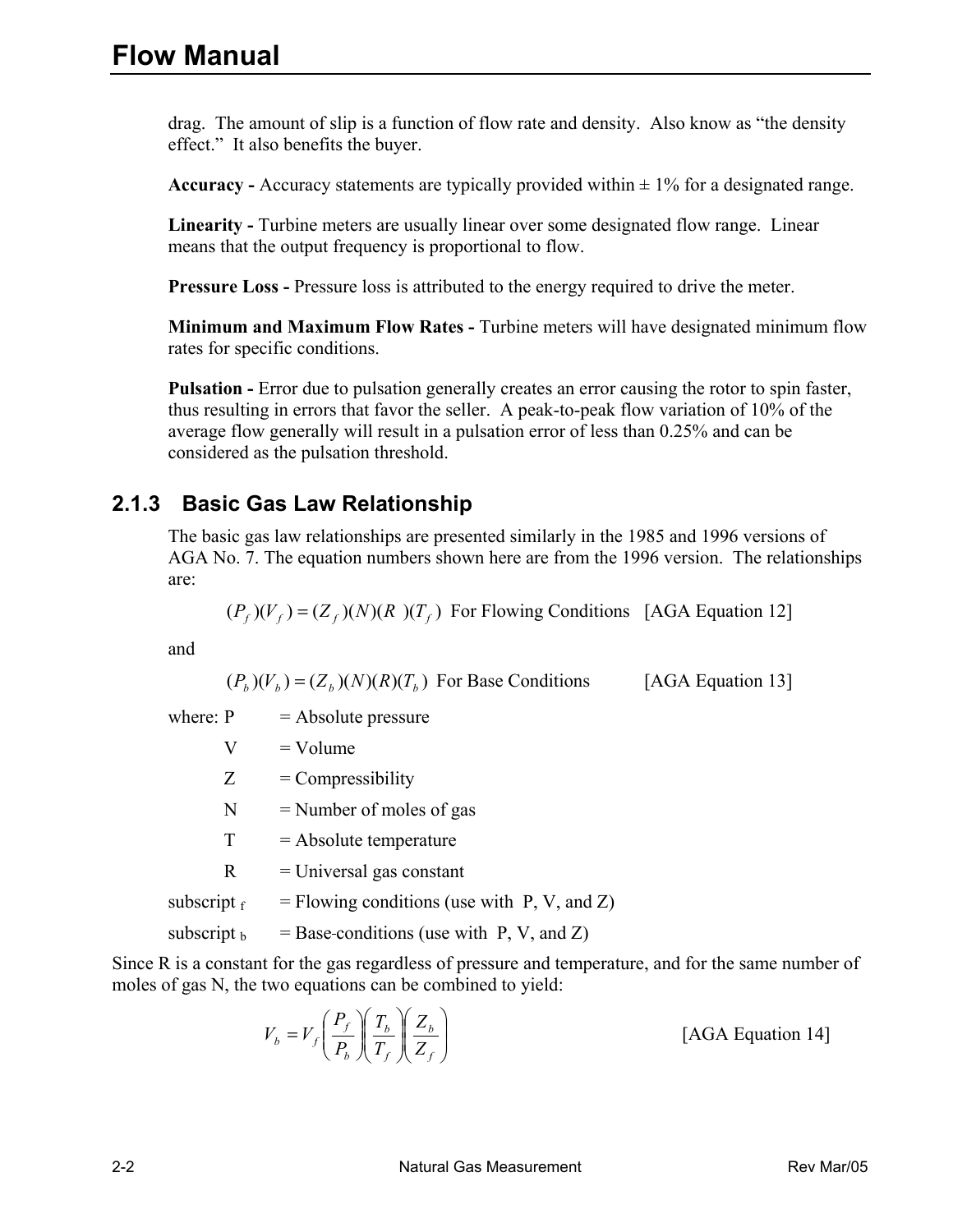#### **2.1.4 Difference Between the 1985 and 1996 Versions**

The difference between the versions as it applies to the flow calculations, is that the 1985 flow equations included factors, such as  $F_{pm}$ , the measured pressure factor, and  $F_{Pb}$ , the base pressure factor. In the 1996 version, the correction factors have been combined into multipliers. For example, the pressure factors,  $F_{pm}$  and  $F_b$  have been combined into the pressure multiplier,  $P_f/P_b$ 

1985: 
$$
P_m = \frac{P_f}{P_s}
$$
 and  $P_b = \frac{P_s}{P_b}$ 

1996: Pressure Multiplier = 
$$
P_m \bullet P_b = \frac{P_f}{P_b}
$$

#### **2.1.5 AGA No. 7 – 1985 Version**

#### *2.1.5.1 The Flow Equation*

Rotor revolutions are counted mechanically or electrically and converted to a continuously totalized volumetric registration. Because the registered volume is at flowing pressure and temperature conditions, it must be corrected to the specified base conditions for billing purposes.

#### *2.1.5.2 General Form of the Flow Equation and a Term-by-Term Explanation*

#### **Q***b* **Flow rate at base conditions (cubic feet per hour)**

$$
Q_b = (Q_f)(F_{pm})(F_{mb})(F_{tm})(F_b)(s)
$$
 [AGA Equation 15]

where:  $Q_b$  = Volumetric flow rate at base conditions

 $Q_f$  = Volumetric flow rate at flowing conditions

 $F_{pm}$  = Pressure factor

$$
F_{pb} = \text{Pressure base factor}
$$

- $F_{tm}$  = Flowing temperature factor
- $F_{tb}$  = Temperature base factor
- $s =$  Compressibility ratio factor

#### **Q***f* **Flow Rate at Flowing Conditions (Cubic Feet per Hour)**

$$
Q_f = \frac{V_f}{t}
$$

where  $Q_f$  = Flow rate at flowing conditions

 $V_f$  = Volume timed at flowing conditions

= Counter differences on mechanical output

[AGA Equation 14]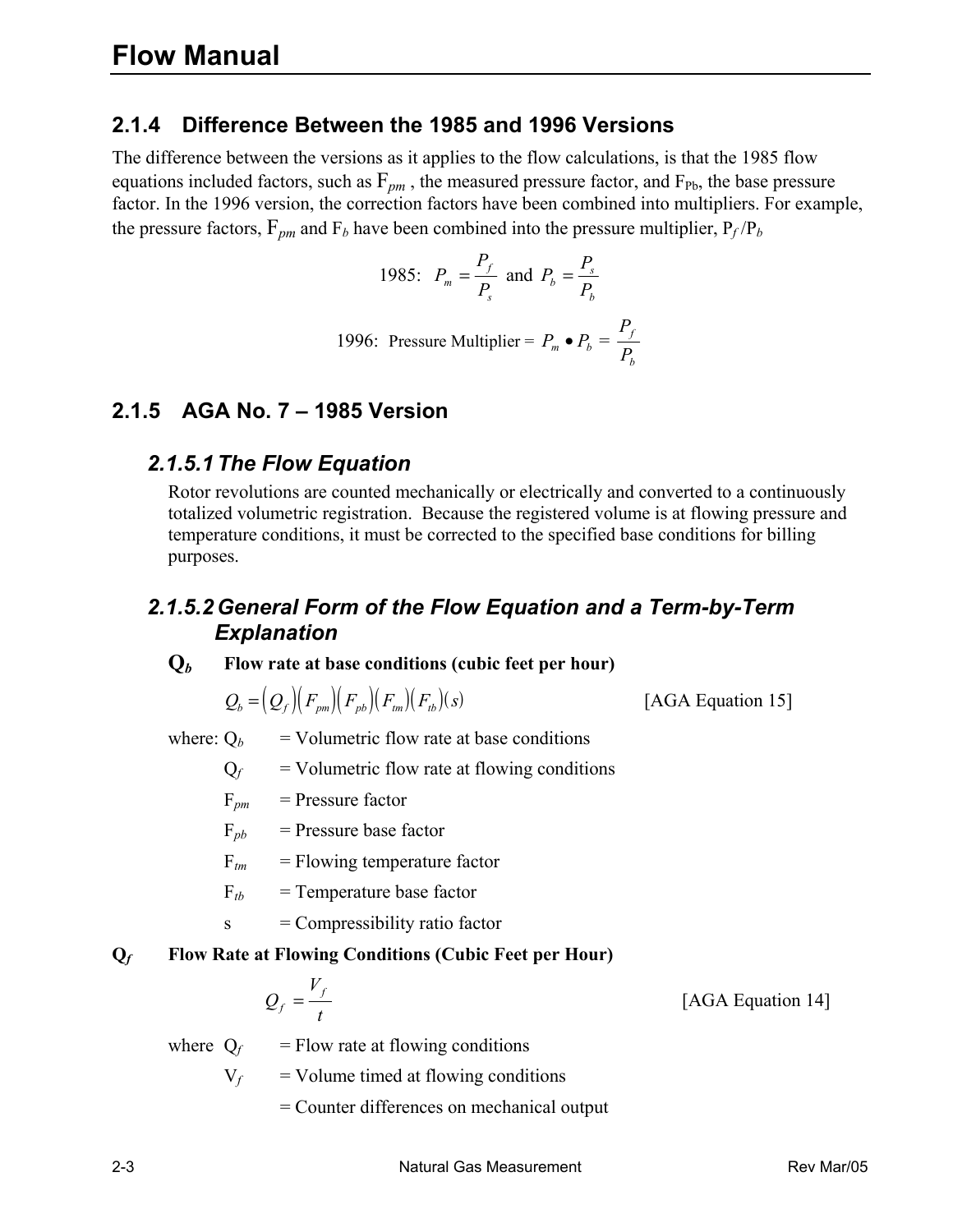= Total pulses 
$$
\times \frac{1}{K}
$$
 on electrical output

$$
t = Time
$$

 $K =$  Pulses per cubic foot

$$
F_{pm}
$$
 **Pressure Factor**

$$
F_{pm} = \frac{p_f}{14.73}
$$
 [AGA Equation 16]

where  $p_f = P_f + p_a$ 

 $P_f$  = Static gauge pressure, psig

p*a* = Atmospheric pressure, psia

#### **F***pb* **Pressure Base Factor**

$$
F_{pb} = \frac{14.73}{p_b}
$$
 [AGA Equation 18]

Where  $p_b$  is the contract base pressure in psia.

 This factor is applied to change the base pressure from 14.73 psia to another contract pressure base.

#### **F***tm* **Flowing Temperature Factor**

$$
F_{\text{tm}} = \frac{520}{T_f}
$$
 [AGA Equation 19]

Where  $T_f$  = actual flowing temperature of the gas in degrees Rankine.  ${}^{\circ}R = {}^{\circ}F +$ 459.76°

#### **F***tb* **Temperature Base Factor**

$$
F_{tb} = \frac{T_b}{520}
$$
 [AGA Equation 20]

Where  $T_b$  = the contract base temperature in degrees Rankine.

 This factor is applied to change the assumed temperature base of 60 deg F to the actual contract base temperature.

#### **s Compressibility Factor Ratio**

$$
s = \frac{Z_b}{Z_f}
$$
 [AGA Equation 21]

where  $Z_b$  = Compressibility factor at base conditions

 $Z_f$  = Compressibility factor at flowing conditions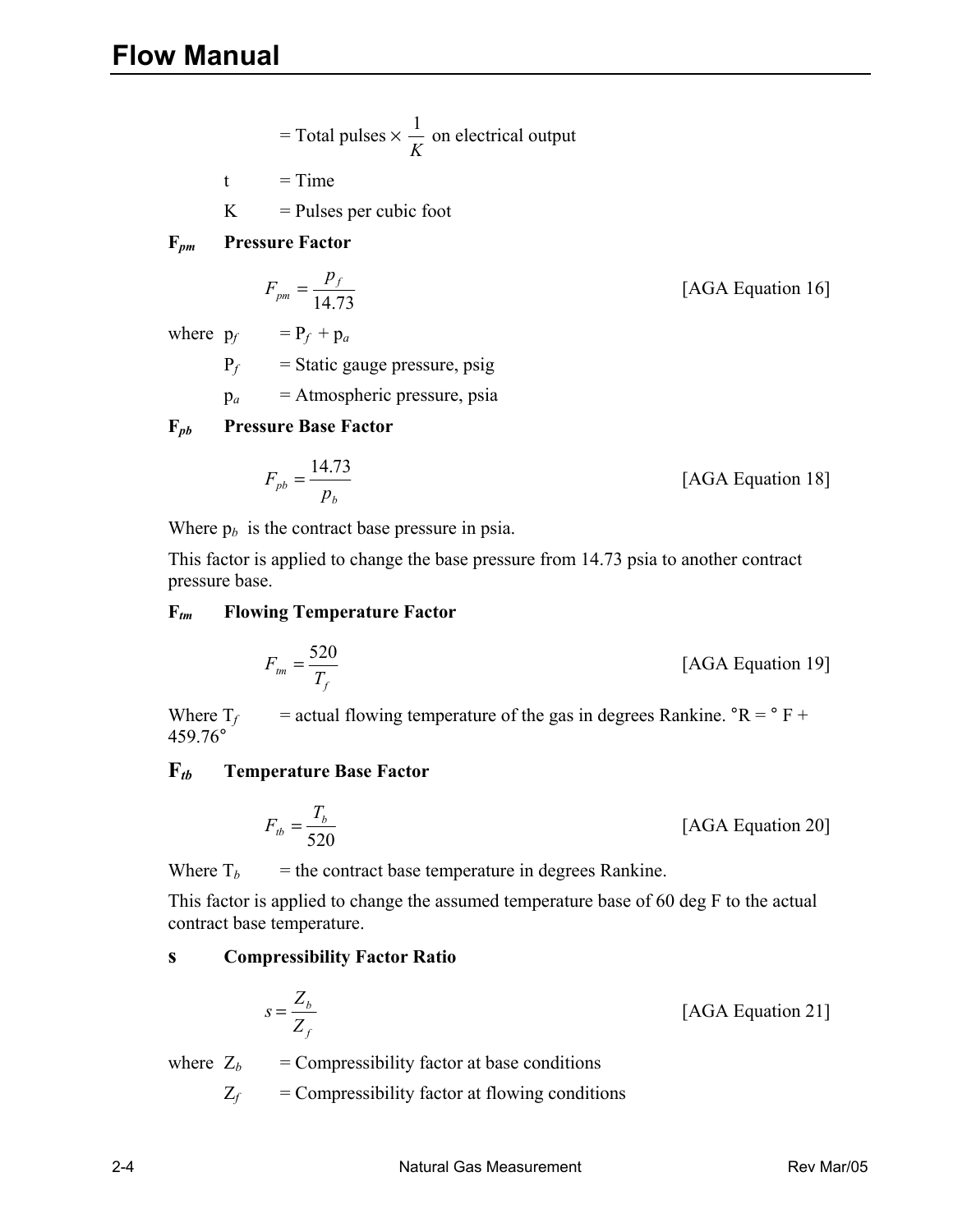The compressibility ratio "s" can be evaluated from the supercompressibility factor " $F_{pv}$ ", which is defined as:

$$
s = (F_{pv})^2
$$

where  $F_{pv} = \sqrt{Z_b/Z_f}$ 

The calculation of the supercompressibility factor  $F_{pv}$  is given in AGA Report NX-19 or AGA No. 8. For more information, refer to Section 3.

### **2.1.6 AGA No. 7 – 1996 Version**

#### *2.1.6.1 The Flow Equation*

Rotor revolutions are counted mechanically or electrically and converted to a continuously totalized volumetric registration. Since the registered volume is at flowing pressure and temperature conditions, it must be corrected to the specified base conditions for billing purposes.

#### *2.1.6.2 General Form of the Volumetric Flow Equation*

#### **Q***b* **Flow rate at flowing conditions**

$$
Q_f = \frac{V_f}{t}
$$

[AGA Equation 15]

where  $Q_f$  = Flow rate at flowing conditions

 $V_f$  = Volume timed at flowing conditions

= Counter differences on mechanical output

= Total pulses 
$$
\times \frac{1}{K} \times METER FACTOR
$$
 on electrical pulse output

 $t = Time$ 

 $K = K-Factor$ , pulses per cubic foot

METER FACTOR is a dimensionless term obtained by dividing the actual volume of gas passed through the meter (as measured by a prover during proving) by the corresponding meter indicated volume. For subsequent metering operations, actual measured volume is determined by multiplying the indicated volume registered by the meter times the METER FACTOR.

#### **Q***b* **Flow rate at base conditions (cubic feet per hour)**

$$
Q_b = \left(Q_f \left(\frac{P_f}{P_b}\right) \left(\frac{T_b}{T_f}\right) \left(\frac{Z_b}{Z_f}\right)\right)
$$
 [AGA Equation 16]

where:  $Q_b$  = Volumetric flow rate at base conditions

 $Q_f$  = Volumetric flow rate at flowing conditions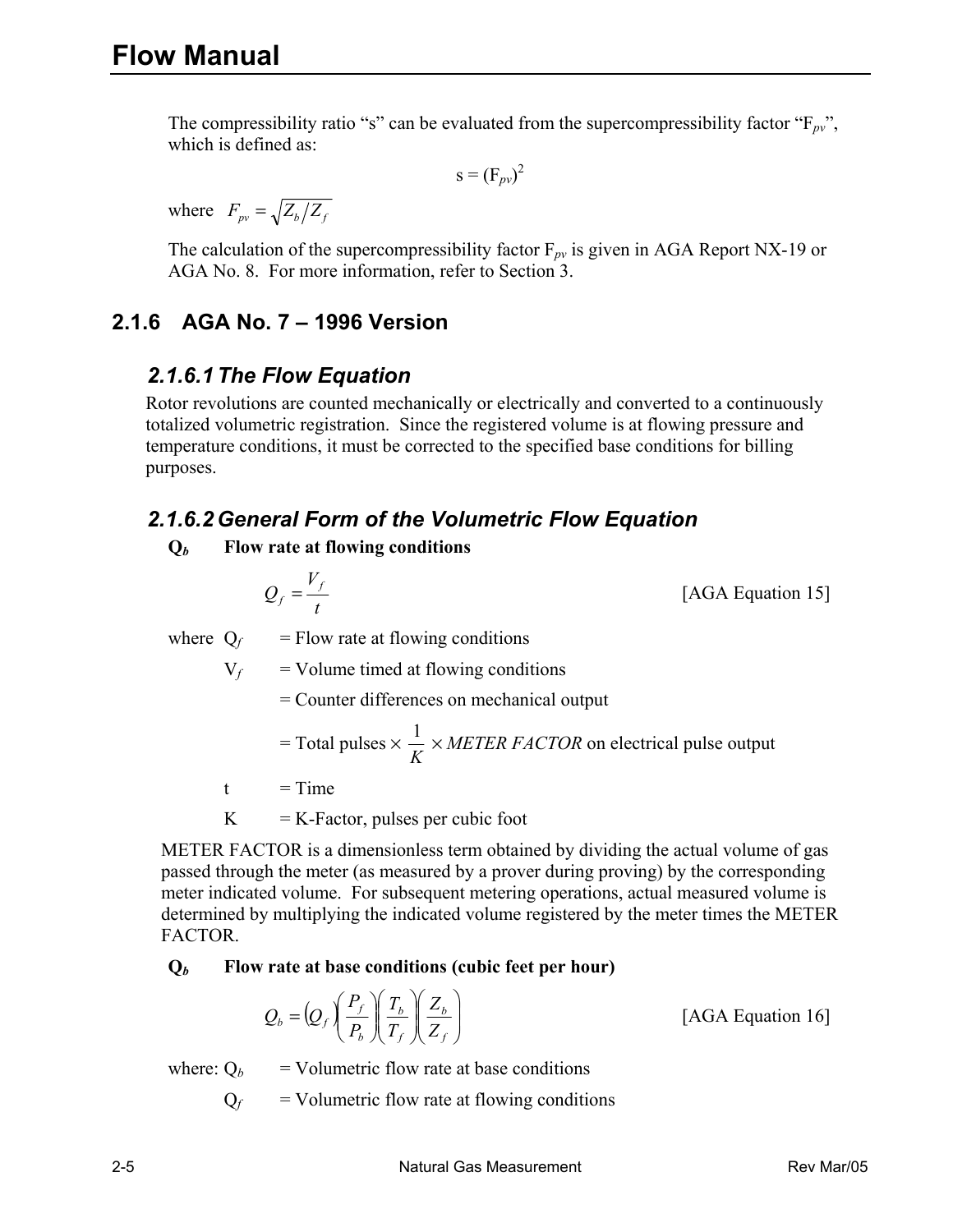The *P, T,* and *Z* quotients in the above equation are the pressure multiplier, temperature multiplier, and the compressibility multipliers, respectively. They are defined below.

#### **Pressure Multiplier**

#### *b f P pressure Multiplier* =  $\frac{P_f}{P}$  [AGA Equation 17]

where:  $P_f$  =  $p_f$  +  $p_a$ , in psia

 $p_f$  = Static gauge pressure, in psig

 $P_a$  = Atmospheric pressure, in psia

 $P_b$  = Base pressure, in psia

#### **Temperature Multiplier**

*f b T Temperature Multiplier* =  $\frac{T_b}{T}$  [AGA Equation 18]

where:  $T_b$  = Base temperature,  ${}^{\circ}R$ 

 $T_f$  = Flowing temperature,  ${}^{\circ}R$ 

Absolute Flowing Temperature,  ${}^{\circ}R = {}^{\circ}F + 459.76{}^{\circ}$ 

#### **Compressibility Multiplier**

*f b Z Z Z*<sub>*b*</sub> *Z Z*<sub>*b*</sub> *Multiplier* =  $\frac{Z_b}{Z}$  [AGA Equation 19]

where:  $Z_b$  = Compressibility at base conditions

 $Z_f$  = Compressibility at flowing conditions

The compressibility multiplier can be evaluated from the supercompressibility factor,  $F_{pv}$  as follows:

$$
\frac{Z_b}{Z_f} = (F_{pv})^2
$$
 [AGA Equation 20]

Where natural gas mixtures are being measured, compressibility values may be determined from the latest edition of AGA Transmission Measurement Committee Report No. 8 "Compressibility Factors of Natural Gas and Other Related Hydrocarbon Gases" or as specified in contracts or tariffs or as mutually agreed to by both parties. For more information, refer to Section 3.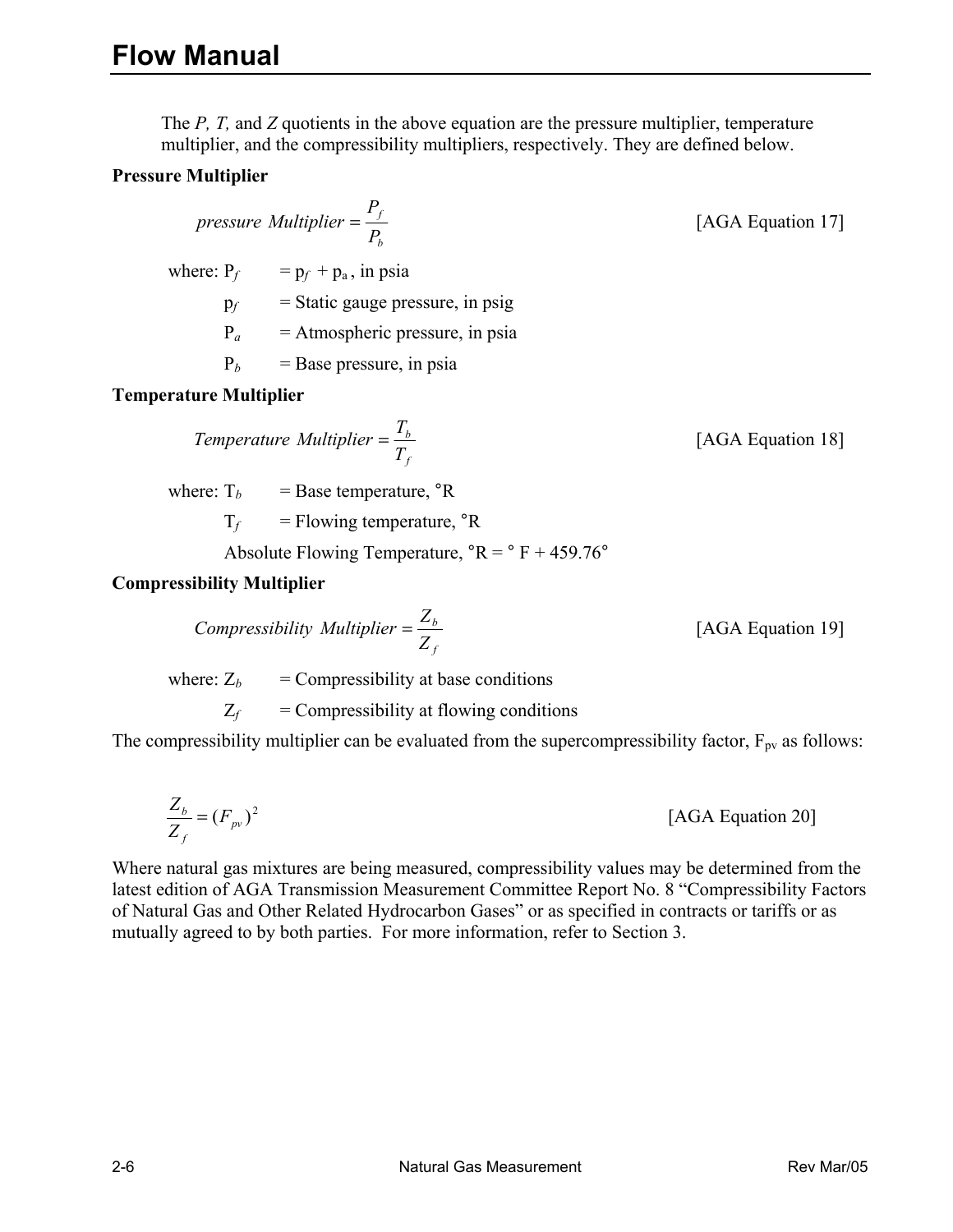# **2.2 AGA Report No. 3 – Orifice Metering of Natural Gas**

#### **2.2.1 General Description**

AGA Report No. 3 is an application guide for orifice metering of natural gas and other related hydrocarbon fluids. This Flow Manual summarizes some of the equations used in calculating flow and is based on part 3 of the report.

#### **2.2.2 Differences Between 1985 and 1992 Versions of AGA No. 3**

AGA No. 3 – 1992 version was developed for flange-tap orifice meters only. The pipe tap methodology of the 1985 version is included as an appendix in the 1992 standard. This appendix is identical to the 1985 version with the exception of  $F_{pb}$ ,  $F_{tb}$ ,  $F_{tf}$ ,  $F_{gr}$ , and  $F_{pr}$ . These factors are to be implemented per the body of the 1992 standard. For  $F_{pr}$ , this indicates using the most recent version of AGA No. 8 to calculate compressibility. The new version is based on the calculation of a discharge coefficient. The Reynolds number is a function of flow. It must be determined iteratively. In addition, the orifice diameter and pipe diameter are both corrected for temperature variations from the temperature at which they were measured. This requires additional parameters for the measured temperature of the pipe and the orifice material.

The empirical coefficient of discharge has received much emphasis in the creation of the 1992 report. It is a function of the Reynolds Number, sensing tap location, pipe diameter and the beta ratio. An expanded Regression data base consisting of data taken from 4 fluids (oil, water, natural gas, air) from different sources, 11 different laboratories, on 12 different meter tubes of differing origins and more than 100 orifice plates of different origins. This data provided a pipe Reynolds Number range of accepted turbulent flow from 4,000 to 36,000,000 on which to best select the mathematical model. Flange, corner, and radius taps; 2, 3, 4, 6, and 10 inch pipe diameters; and beta ratios of 0.1, 0.2, 0.375, 0.5, 0.575, 0.660, and 0.750 were all tested.

Technical experts from the US, Europe, Canada, Norway and Japan worked together to develop an equation using the Stolz linkage form that fits this expanded Regression Data Base more accurately than any previously published equations. The empirical data associated with this data base is the highest quality and largest quantity available today. This is perhaps the greatest improvement over the 1985 equations. This mathematical model for the Coefficient of Discharge is applicable and most accurately follows the Regression data base for nominal pipe sizes of 2 inches and larger, beta ratios of 0.1 to 0.75 (provided that the orifice plate bore diameter is greater than 0.45 inch), and pipe Reynolds number greater than or equal to 4000.

Concentricity tolerances have been tightened from the 1985 statement of 3%. The 1992 uses an equation to calculate the maximum allowed eccentricity. Eccentricity has a major effect on the accuracy of the coefficient of discharge calculations.

AGA No. 3 – 1992 version calls for the use of AGA No. 8 for the calculation of the supercompressibility factor. As no specific version is specified, this implies using the most recently released version, NX-19 or AGA No. 8 - 1985 version should not be used with the new version.

Unlike the 1985 report, the AGA No. 3 - 1992 report was divided into four parts:

• Part 1 - General Equations and Uncertainty Guidelines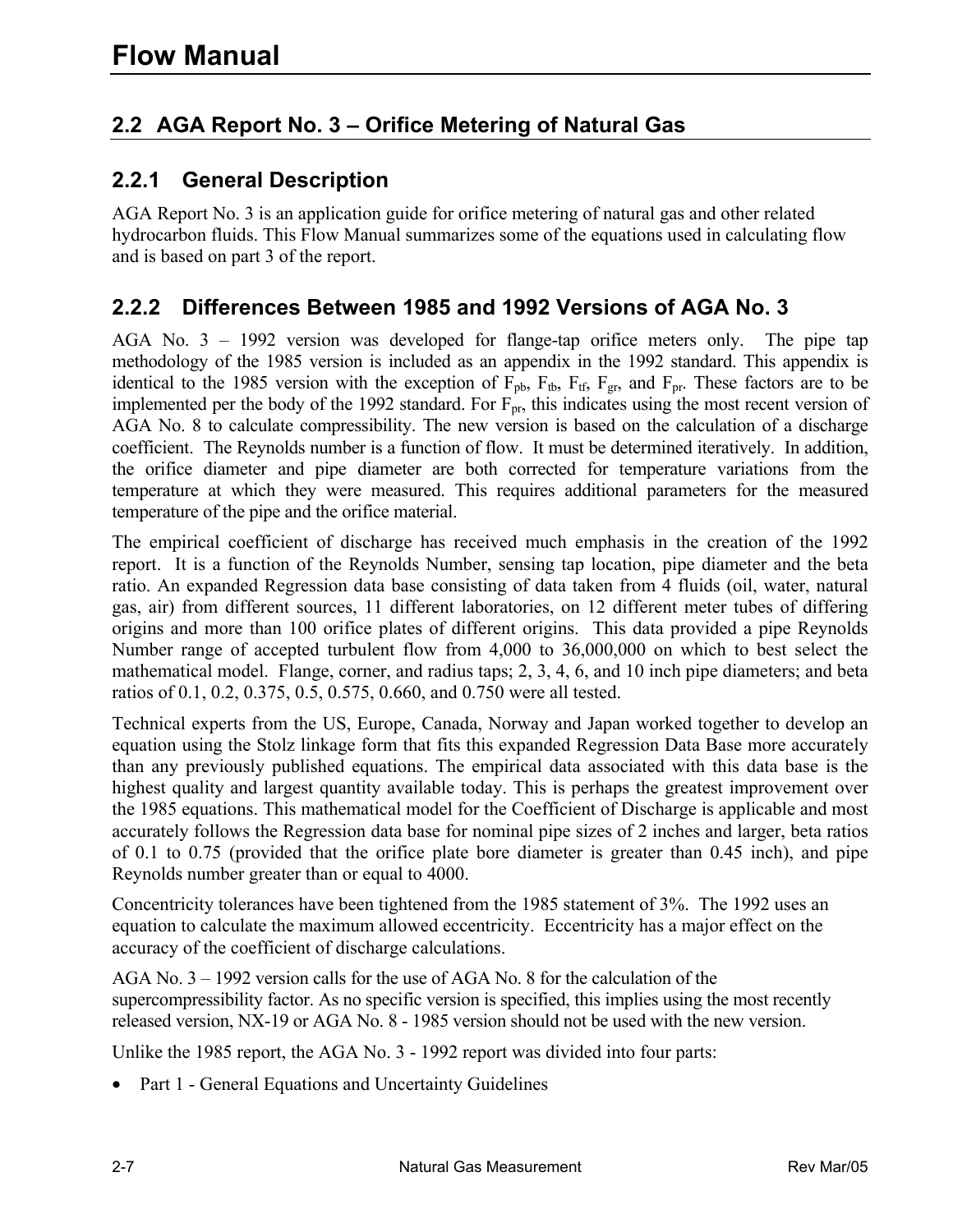- Part 2 Specifications and Installation Requirements
- Part 3 Natural Gas Applications
- Part 4 Background, Development, Implementation Procedure, and Subroutine Documentation for Empirical Flange Tapped Discharge Coefficient Equation

Part 3 provides an application guide along with practical guidelines for applying AGA Report No. 3, Parts 1 and 2, to the measurement of natural gas. Mass flow rate and base (or standard) volumetric rate methods are presented in conformance with North American industry practices.

# **2.2.3 AGA No. 3 – 1985 Version**

The orifice meter is essentially a mass flow meter. It is based on the concepts of conservation of mass and energy. The orifice mass flow equation is the basis for volumetric flow rate calculations under actual conditions as well as at standard conditions. Once mass flow rate is calculated, it can be converted into volumetric flow rate at base (standard) conditions if the fluid density at base conditions can be determined or is specified.

AGA Report No. 3 defined measurement for orifice meters with circular orifices located concentrically in the meter tube having upstream and downstream pressure taps. Pressure taps must be either flange taps or pipe taps and must conform to guidelines found in the AGA 3 report.

This standard applies to natural gas, natural gas liquids, and associated hydrocarbon gases and liquids. It was not intended for non-hydrocarbon gas or liquid streams.

### *2.2.3.1 Topics Worthy of Mention*

**Concentricity -** When centering the orifice plates, the orifice must be concentric with the inside of the meter tube to within 3% of the inside diameters. This is more critical in small tubes, tubes with large beta ratios, and when the orifice is offset towards the taps.

**Beta Ratio Limitations -** Beta ratio, the ratio of the orifice to meter tube for flange taps, is limited to the range of 0.15 to 0.7. For pipe taps, it should be limited to 0.2 to 0.67.

**Pulsation Flow -** Reliable measurements of gas flow cannot be obtained with an orifice meter when appreciable pulsations are present at the place of measurement. No satisfactory adjustment for flow pulsation has ever been found. Sources of pulsation include:

- 1. Reciprocating compressors, engines or impeller type boosters
- 2. Pumping or improperly sized regulators
- 3. Irregular movement of water or condensates in the line
- 4. Intermitters on wells and automatic drips
- 5. Dead-ended piping tee junctions and similar cavities.

#### *2.2.3.2 General Form of the Flow Equation*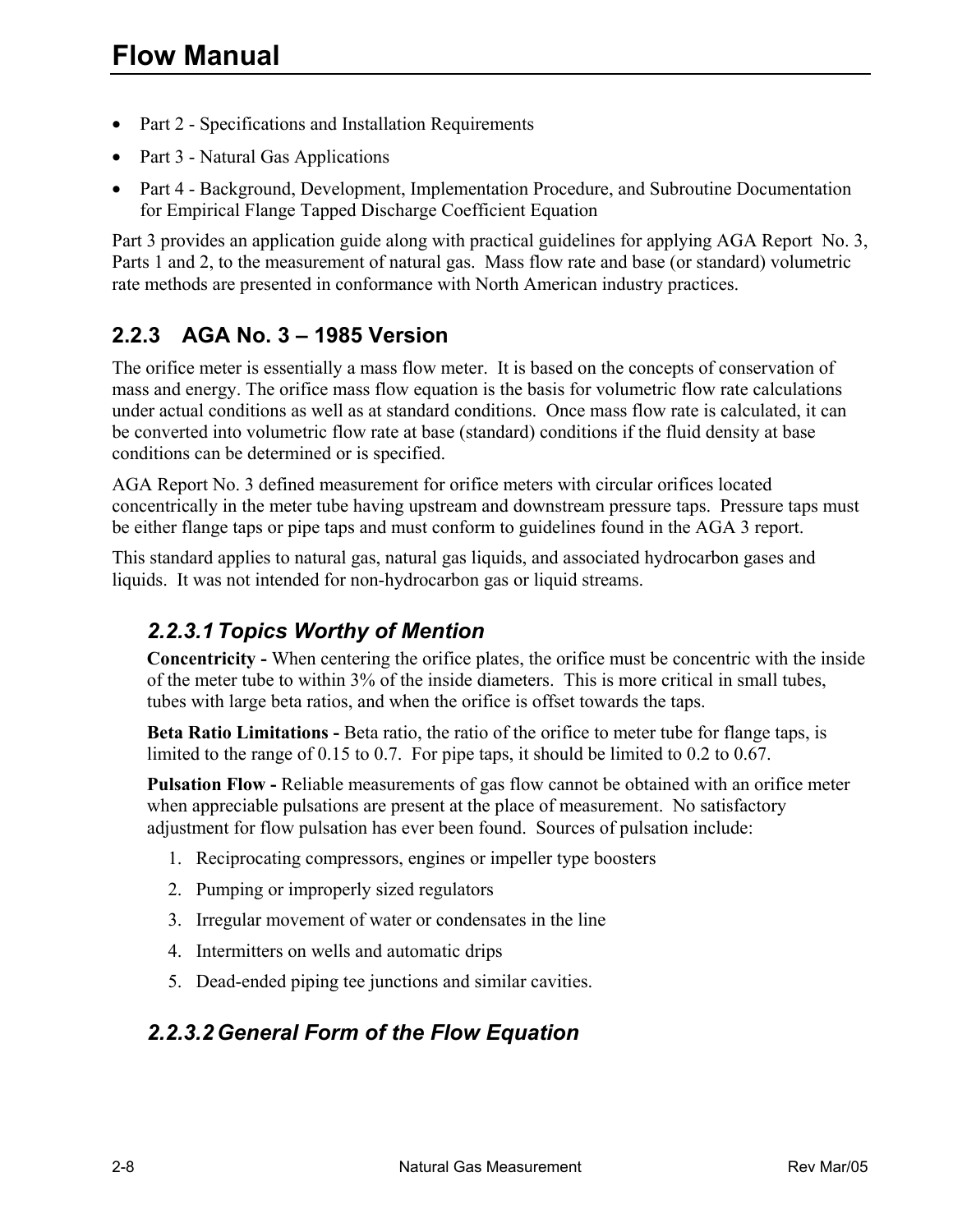$Q_v = C[h_w P_f]^{0.5}$ [AGA Equation 59]

where:  $Q_v$  = Volume flow rate (cubic feet per hour) at base conditions

 $h_w$  = Differential pressure (inches of water at 60 Deg F)

 $P_f$  = Absolute static pressure in pounds per square inch absolute, use subscript 1 when the absolute static pressure is measured at the upstream orifice tap or subscript 2 when the absolute static pressure is measured at the downstream orifice tap.

and:

$$
C' = Fb Fr Y Fpb Fbf Fg Fgr Fpr
$$
 [AGA Equation 60]

where:  $C' =$  Orifice flow constant

 $F_b$  = Basic orifice factor

 $F_r$  = Reynolds Number factor

 $Y =$  Expansion factor

 $F_{pb}$  = Pressure base factor

 $F_{tb}$  = Temperature base factor

 $F_{tf}$  = Flowing temperature factor

 $F_{gr}$  = Real gas relative density factor

 $F_{pv}$  = Supercompressibility ( $F_{pv}$  is called the "supercompressibility factor" in the 1985 standard. Z is referred to as "compressibility.")

#### **Terms**

 $F_b$  = The basic orifice factor is a function of the orifice diameter and the flow coefficient, K.

 $F_r$  = Reynolds Number factor accounts for changes in the Reynolds number based on meter tube size and orifice diameter.

 $Y =$ The expansion factor is used to adjust the basic orifice factor for the change in the fluids velocity and static pressure which is accompanied by a change in the density. It is a function of the beta ratio and the ratio of specific heats of the gas at specific pressure and volume.

 $F_{pb}$  = Pressure base factor is used to account for contracts where the contract pressure is other than 14.73 PSIA.

$$
F_{pb} = \frac{14.73}{p_b}
$$

Where  $p_b$  is the contract base pressure in psia.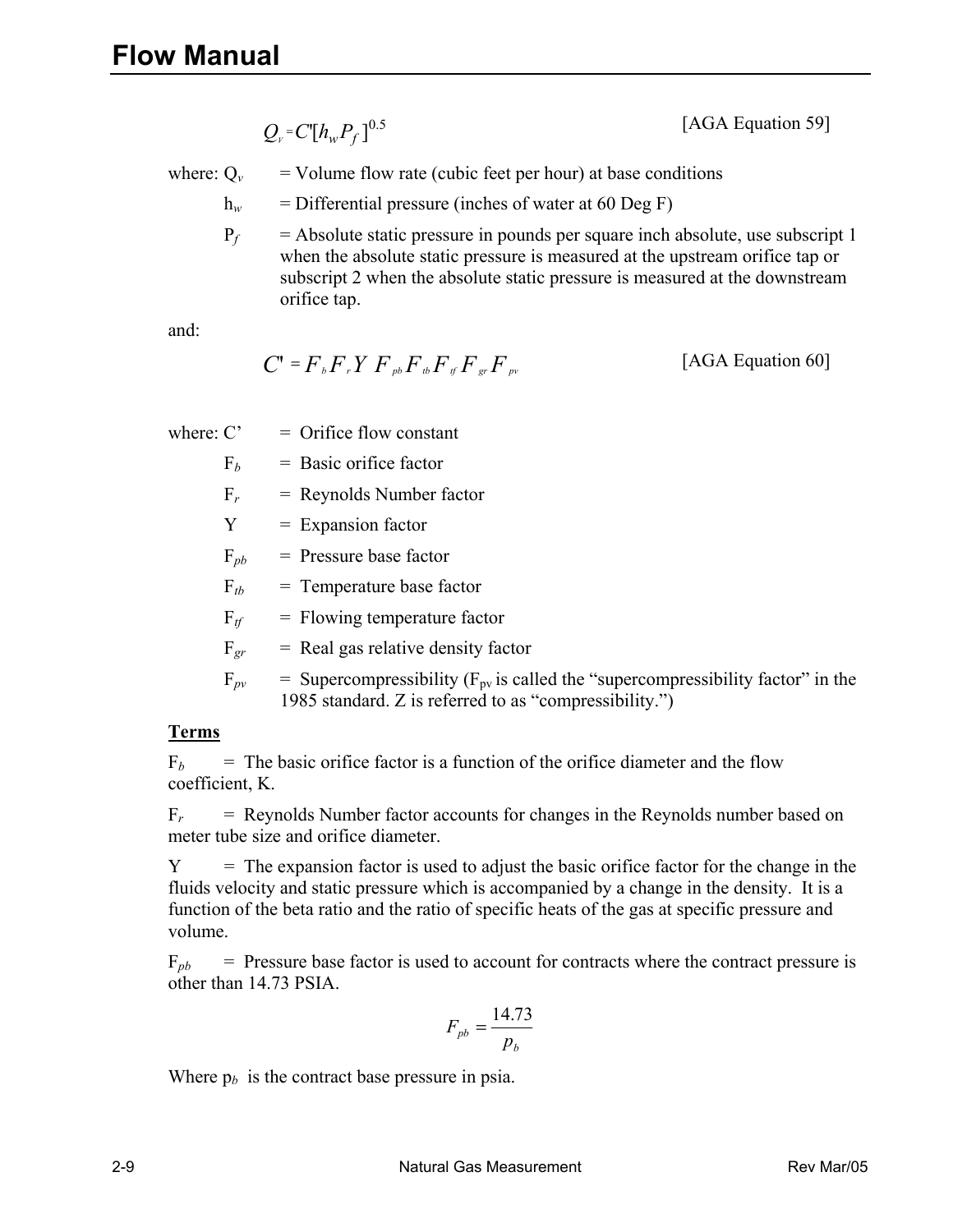This factor is applied to change the base pressure from 14.73 psia to another contract pressure base.

 $F_{tb}$  = Temperature base factor is used to account for contracts where the contract temperature is other than 60 degrees F.

$$
F_{tb} = \frac{T_b}{519.67}
$$

Where  $T_b$  = the contract base temperature in degrees Rankine.  $\degree R = \degree F + 459.76\degree$ 

 This factor is applied to change the assumed temperature base of 60 deg F to the actual contract base temperature.

 $F_{tf}$  = Flowing temperature factor is used to change the assumed flowing temperature of 60 degrees to the actual flowing temperature.

$$
F_{tf} = \left[ \begin{array}{cc} 519.67 \\ T_f \end{array} \right]^{0.5}
$$

Where  $T_f$  = actual flowing temperature of the gas in degrees Rankine.  $\textdegree$ R =  $\textdegree$  F + 459.76 $\textdegree$ 

 $F_{gr}$  = Real gas relative density is used to change the gas density from a real gas relative density of 1.0 to the real gas relative density during flowing conditions.

$$
F_{gr} = \left[\begin{array}{cc} \frac{1}{G_r} \end{array}\right]^{0.5}
$$

Where  $G_r$  = is the real relative gas density and is calculated from the ideal gas relative density and a ratio of the compressibility of air to the compressibility of the gas.

 $F_{pv}$  = Supercompressibility

$$
F_{pv} = \left[\begin{array}{c} Z_b \\ Z_{f1} \end{array}\right]^{0.5}
$$

Where  $Z_b$  is the compressibility of the gas at base conditions ( $P_b$ , $T_b$ ) and  $Z_f$  is the compressibility of the gas at upstream flowing conditions  $(P_{f1}, T_{f1})$ .

#### **2.2.4 AGA No. 3 – 1992 Version**

The term "Natural Gas" is defined as fluids that for all practical purposes are considered to include both pipeline- and production-quality gas with single-phase flow and mole percentage ranges of components as given in AGA Report No. 8, Compressibility and Supercompressibility for Natural Gas and other Hydrocarbon Gases.

This standard applies to fluids that, for all practical purposes, are considered to be clean, single phase, homogeneous, and Newtonian, measured using concentric, square-edged, flange tapped orifice meters. Pulsating flow, as in 1985, should be avoided. General flow conditions to be followed:

1. Flow shall approach steady-state mass flow conditions on fluids that are considered clean, single phase, homogeneous and Newtonian.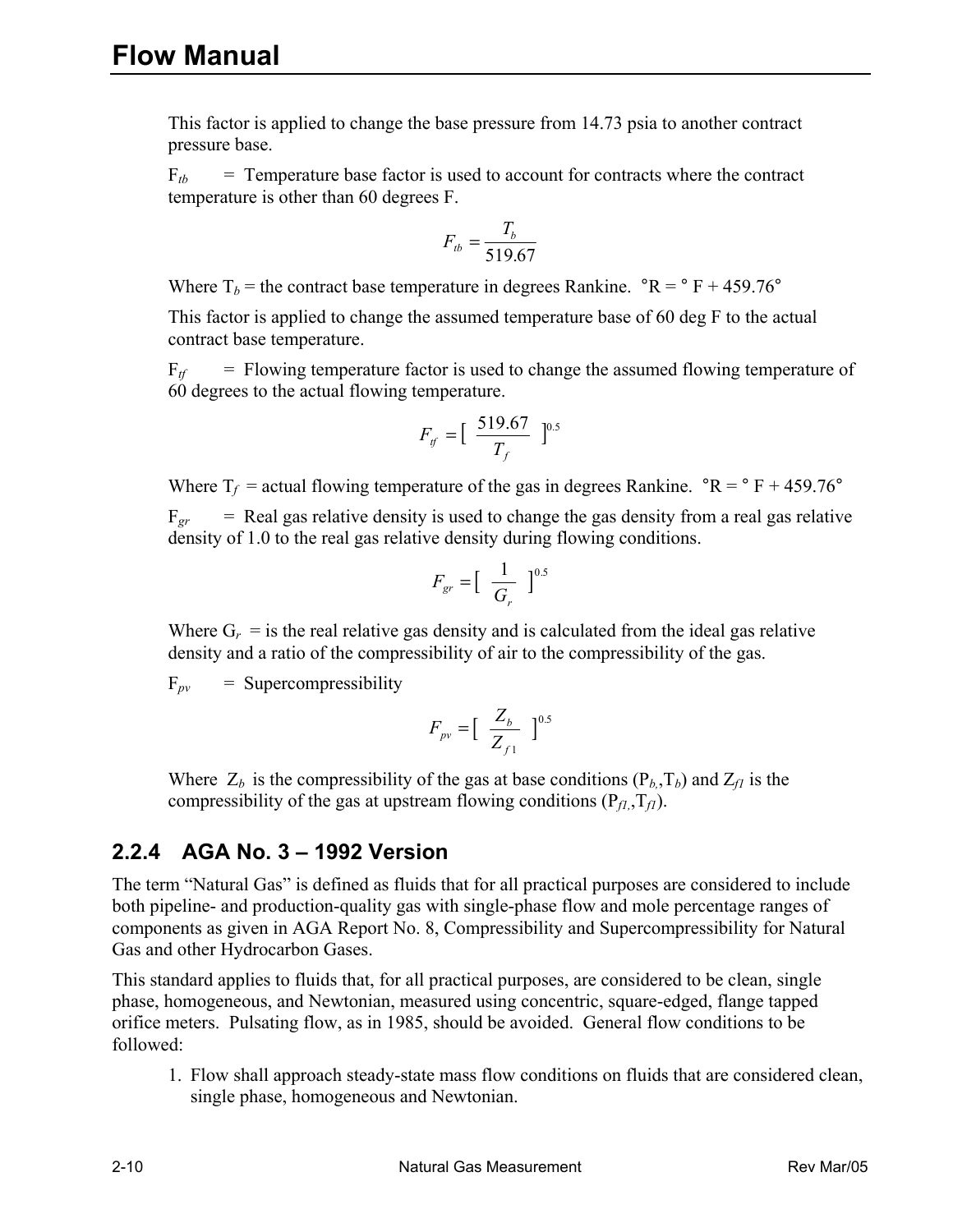- 2. The fluid shall not undergo any change of state as it passes through the orifice.
- 3. The flow shall be subsonic through the orifice and meter tube.
- 4. The Reynolds number shall be within the specified limitations of the empirical coefficients.
- 5. No bypass of flow around the orifice shall occur at any time.

Temperature is assumed to be constant between the two different pressure tap locations and the temperature well. Standard conditions are defined as a designated set of base conditions. These conditions are  $Ps = 14.73$  PSIA,  $Ts = 60$  Degrees F, and the fluid compressibility, Zs, for a stated relative density, G. Once they are calculated for assumed conditions, they are adjusted for non-base conditions.

Bi-directional flow through an orifice meter requires a specially configured meter tube and the use of an unbeveled orifice plate. Use of an unbeveled orifice plate must meet the limits specified in AGA No. 3 – 1992 version, Table 2-4.

The fluid should enter the orifice plate with a fully developed flow profile, free from swirl or vortices. To do this, flow conditioners or adequate upstream and downstream straight pipe length should exist. Any serious distortion of the flow profile will produce flow measurement errors. Several installation guidelines are provided in Part 2 of the report dealing with proper installation layouts.

### **2.2.5 General Form of the Flow Equation**

 $Q_{m} = E_{v} Y C_{d} d^{2} \frac{\pi}{4} \sqrt{2 g_{c} \rho_{\mu} \Delta P}$  [AGA Equation 1-1]

#### **2.2.6 Volume Flow Rate Equation at Standard Conditions**

[AGA Equation 3-6b]

$$
Q_{v} = 7709.61 E_{v} Y_{1} C_{d} d^{2} \sqrt{\frac{Z_{s} P_{f1} h_{w}}{G_{r} Z_{f1} T_{f}}}
$$

where:  $Q_v$  = Standard volume flow rate (cubic feet per hour)

- $C_d$  = Orifice Plate discharge coefficient (dimensionless)
- $E_v$  = Velocity of approach factor (dimensionless)
- $Y_I$  = Gas expansion factor (upstream) (dimensionless)
- $d =$ Orifice bore (inches)
- $G_r$  = Real gas relative density (dimensionless)
- $Z_s$  = Compressibility factor of gas at standard conditions (dimensionless)
- $Z_{f1}$  = Compressibility factor of gas at flowing conditions (upstream) (dimensionless)
- $P_f1$  = Upstream absolute pressure of gas at flowing conditions (psia)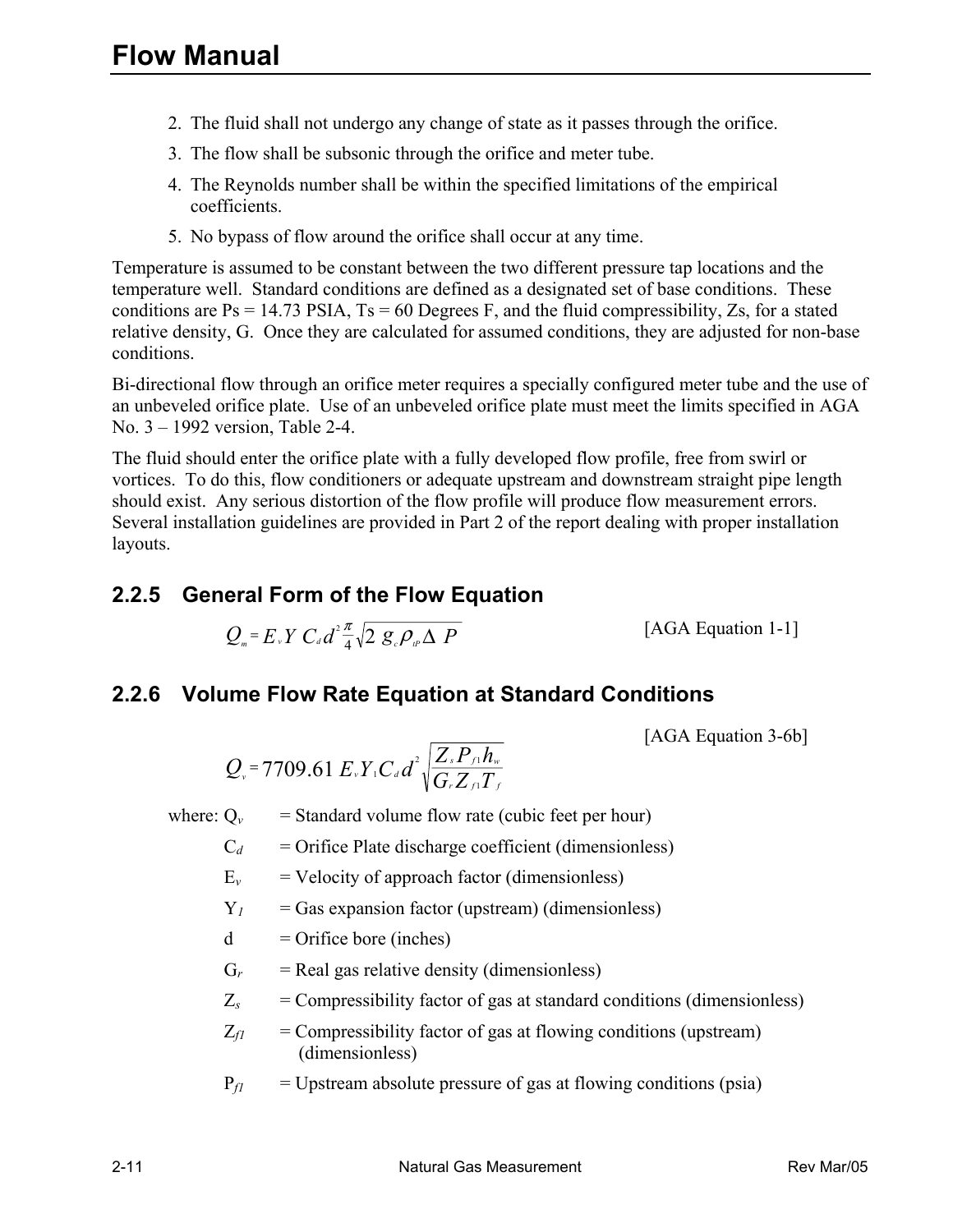- $T_f$  = Absolute temperature of gas at flowing conditions (Deg Rankine)
- $h_w$  = Differential pressure (inches of water at 60 Deg F)

 **NOTES:** AGA 3, Part 4 imposes a calculation accuracy requirement of 0.005%. This is not related to the flow accuracy, which is affected by sensor errors and other measurement-related errors. To achieve the 0.005% calculation accuracy, the flow computer must implement the full AGA equations and IEEE 32-bit floating-point arithmetic for a given set process variables.

#### *2.2.6.1 Term by Term Explanation*

Q*v* Standard volume flow rate in SCFH (Standard Cubic Feet per Hour)

Note: The word "standard" is frequently dropped and the "volumes" are spoken of.

- C*d* Orifice discharge coefficient
	- 1. This is an empirical term that relates to the geometry of the meter and relates the true flow rate to the theoretical flow rate. An approximate value is 0.6 (i.e., a square edged orifice passes about 60% of the flow one would expect through a hole the size of the orifice bore).
	- 2. The AGA discharge coefficient equation is defined in AGA Report No. 3, Part 1 - Section 1.7.2. It is a complex, iterative calculation that gives  $C_d$  as a function of beta ratio, Reynolds number, and meter tube bore size.
- E*v* Velocity of approach factor
	- 1. This term relates to the geometry of the meter run. It relates the velocity of the flowing fluid in the upstream pipe to the velocity in the orifice bore.

2. Defined as 
$$
E_v = \frac{1}{\sqrt{1 - \beta^4}}
$$
; where  $\beta = \frac{orifice \quad bore \quad size}{meter \quad tube \quad bore \quad size}$ 

Since both the meter tube and orifice bore are functions of temperature, the beta ratio is also a function of temperature.

- Y*1* Gas expansion factor
	- 1. This term relates to the geometry of the meter run, the fluid properties and the pressure drop. It is an empirical term used to adjust the coefficient of discharge to account for the change in the density from the fluid's velocity change and static pressure change as it moves through the orifice.
	- 2. Defined as  $Y_1 = 1 (0.41 + 0.35\beta^4)$ 1 4  $T_1 = 1 - (0.41 + 0.35\beta^4) \frac{R_w}{27.707}$ *f w P*  $Y_1 = 1 - (41 + .35\beta^4) \frac{h_w}{27.707 \text{ kJ}}$

It is a function of beta, static and differential pressure ratios, and κ, the isentropic exponent of the gas. The isentropic exponent of the gas is equal to the ratio of the specific heat at a constant pressure and a constant volume. Generally, the flow equation is not sensitive to variations in the isentropic exponent; thus AGA allows for the simplification of the calculations by fixing the value to 1.3.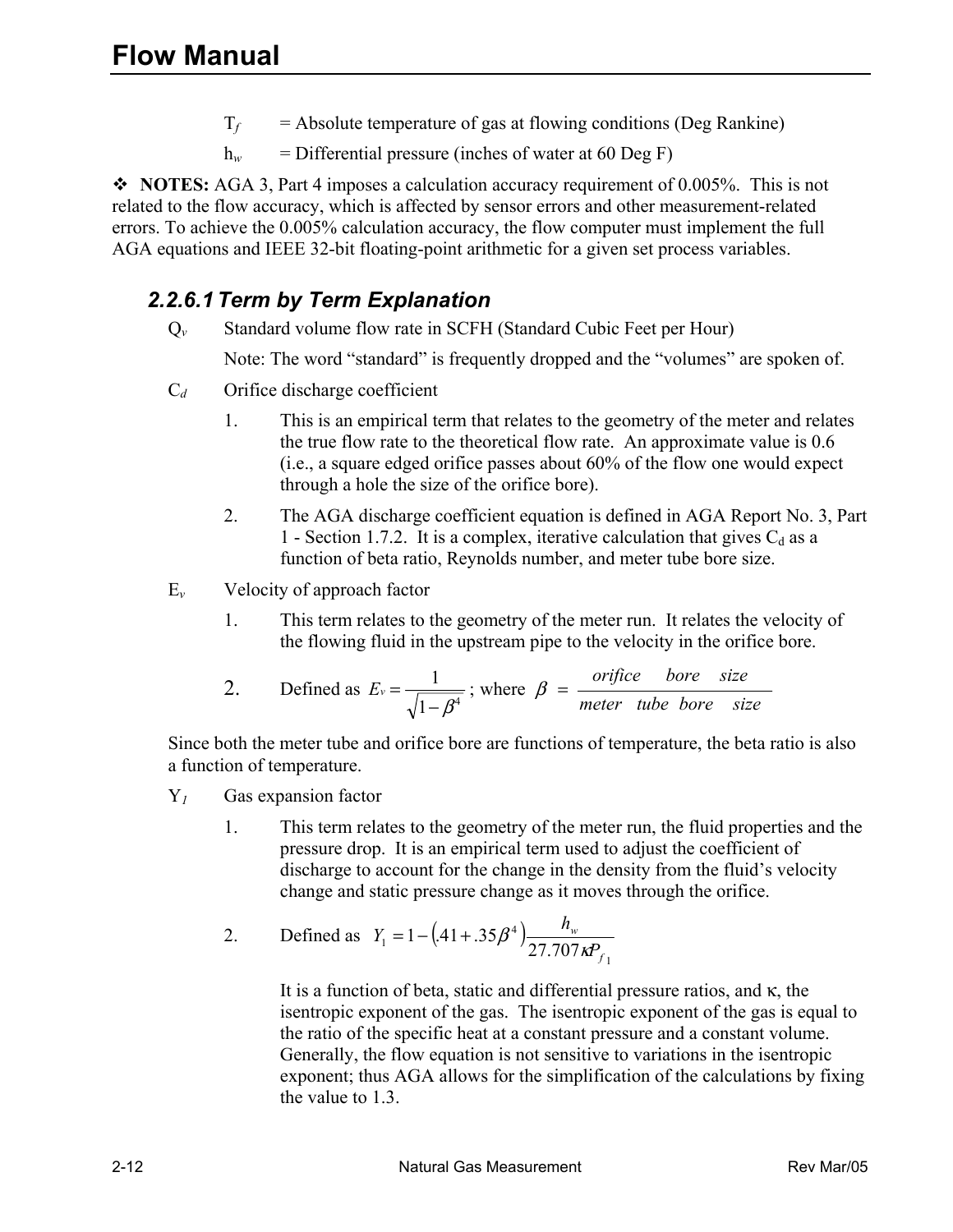3. The upstream expansion factor is recommended by AGA because of its simplicity. It requires the determination of the upstream static pressure, diameter ratio, and the isentropic exponent. The downstream expansion factor requires downstream and upstream pressure, the downstream and upstream compressibility factor, the diameter ratio, and the isentropic exponent.

• NOTE: The value of the isentropic exponent for natural gas is 1.3 as recommended in AGA No. 3. The user has the option of entering a different value via the User Interface. It is a constant. No provisions are made for continuous calculation of the isentropic exponent.

- d Orifice bore diameter, inches
	- 1. The reference temperature for the orifice bore diameter is configurable.
	- 2. The bore diameter calculation is done using the following equation:

$$
d = d_r [1 + \alpha (T_f - T_r)]
$$

• NOTE: The user must provide the bore diameter of the orifice plate (dr) at reference temperature (Tr), the meter tube internal diameter (Dr) at the reference temperature (Tr), the reference temperature (Tr) at which diameters were measured, and orifice and pipe materials. The  $\alpha$ will vary for different materials.

- G*r* Real gas relative density
	- 1. The real gas relative density (specific gravity) is a property of the fluid and is defined as:

$$
G_r = \left(\frac{Mr_{gas}}{Mr_{air}}\right)\left(\frac{Z_{b-air}}{Z_{b-gas}}\right)
$$

where  $M_r$  is the molecular weight and  $Z_b$  is the compressibility factors at base conditions.

- 2. The equation can be written in terms of the ideal gas or the real gas relative density. The Flow Computer Division of Emerson Process Management implements the real gas relative density.
- NOTE: The specific gravity can either be entered or calculated when a full analysis is available.

Z*b* Compressibility factor at base conditions

Z*f1* Upstream Compressibility factor at flowing conditions

- 1. These are empirical terms that are functions of the gas composition, the absolute pressure, and the absolute temperature.
- 2. AGA No. 3 1992 version specifies that only AGA No. 8 1992 version is to be used to calculate the compressibility factor of natural gas mixtures. It has two methods: the Detail Characterization Method (DCM) and the Gross Characterization Method (GCM). For more information, refer to Section 3.
- P*f1* Absolute pressure at flowing conditions referenced to the upstream tap location, psia
	- 1. The flow equation requires the absolute pressure defined by: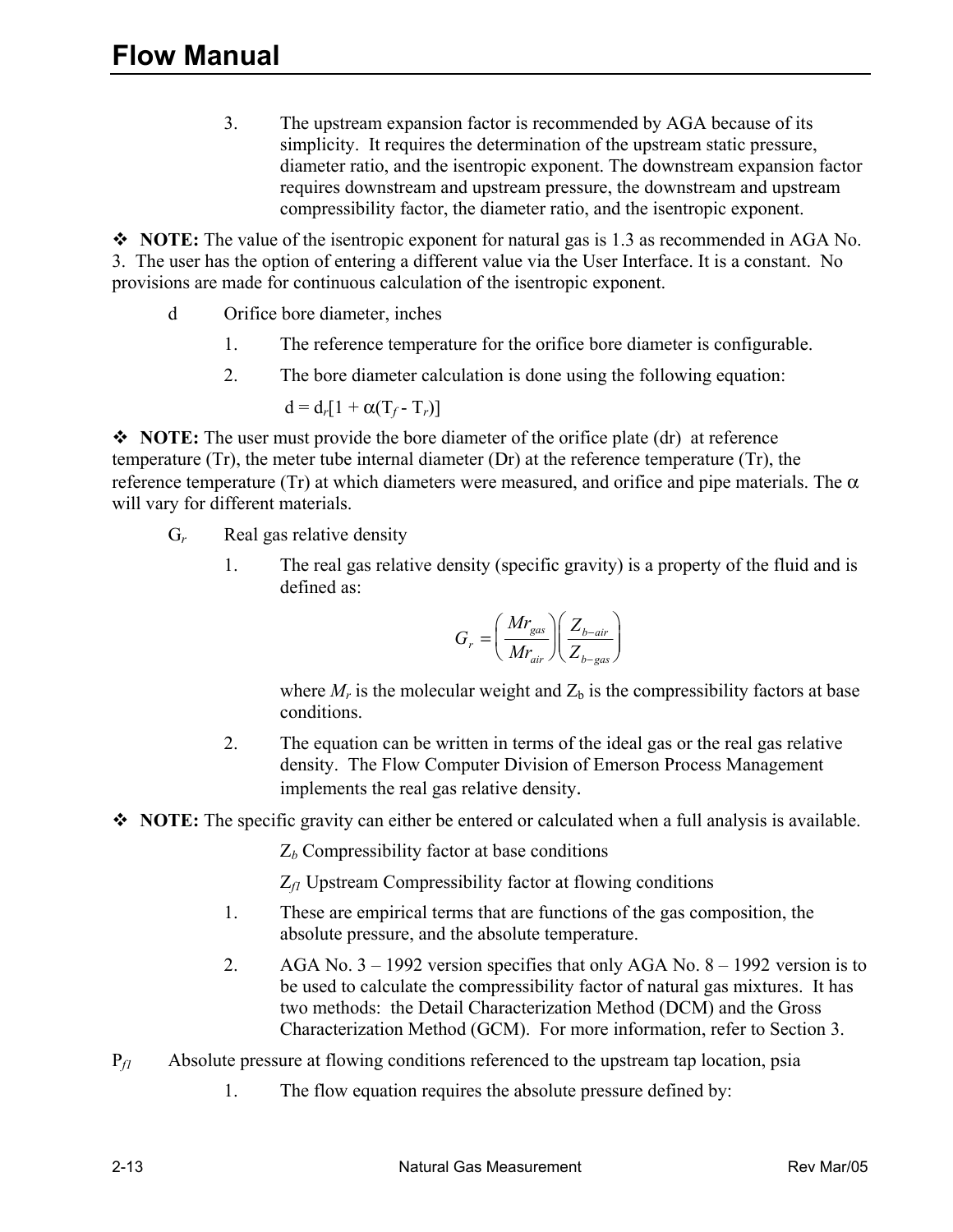$P_{\text{absolute}} = P_{\text{gage}} + P_{\text{atmospheric}}$ 

- 2. If downstream pressure is selected, add the pressure drop to downstream pressure to get upstream pressure.
- 3. The flow equation requires that the conversion between psi and inches of water be referenced to  $60^{\circ}$ F.

**\*** NOTES: Most customers are currently measuring gage pressure and converting it to an absolute pressure by adding a constant or calculated value of atmospheric pressure to the measurement. The main reason for using gage pressure measurements has been the lack of availability of absolute pressure sensors and transmitters. However, the API and AGA standards recognize the use of absolute pressure sensors as acceptable.

- $T_f$  Flowing temperature of the gas,  $\circ$ R
	- 1. The temperature of the gas is typically measured down-stream of the orifice plate. This is done to avoid disturbing the velocity profile of the gas coming into the orifice meter. Such disturbances could result in incorrect pressure measurements, leading to erroneous flow calculations.
	- 2. The flow equation requires the absolute temperature of the gas. The absolute temperature unit in the English system of units is degrees Rankine:

$$
^{\circ}R = ^{\circ}F + 459.67
$$

h<sub>*w*</sub> Differential pressure, inches of water referenced to 60°F.

1. The flow equation requires that the conversion between psi and inches of water be referenced to 60ºF.

#### *2.2.6.2 Adjustments for Instrumentation Calibration and Use*

Other multiplying factors may be applied to the orifice constant, C', as a function of the type of instrumentation applied, the method of calibration, the meter environment, or any combination of these. These factors are calculated and applied independently of tap type. With these factors, the orifice flow rate is calculated using the following equation:

$$
Q_{\nu} \text{=} C^{\prime} \, F_{\text{am}} F_{\text{wl}} F_{\text{wl}} F_{\text{pwl}} F_{\text{hgm}} F_{\text{hgt}} \sqrt{\mathbf{h_w} \mathbf{P_f}}
$$

where:  $F_{am}$  = Correction for air over water in a water manometer during differential instrumentation calibration

- $F_{wl}$  = Local gravitational correction for water column calibration
- $F_{wt}$  = Water density correction (temperature or composition) for water column calibration
- F*pwl* = Local gravitational correction for deadweight tester static pressure calibration
- $F_{hgm}$  = Correction for gas column in a mercury manometer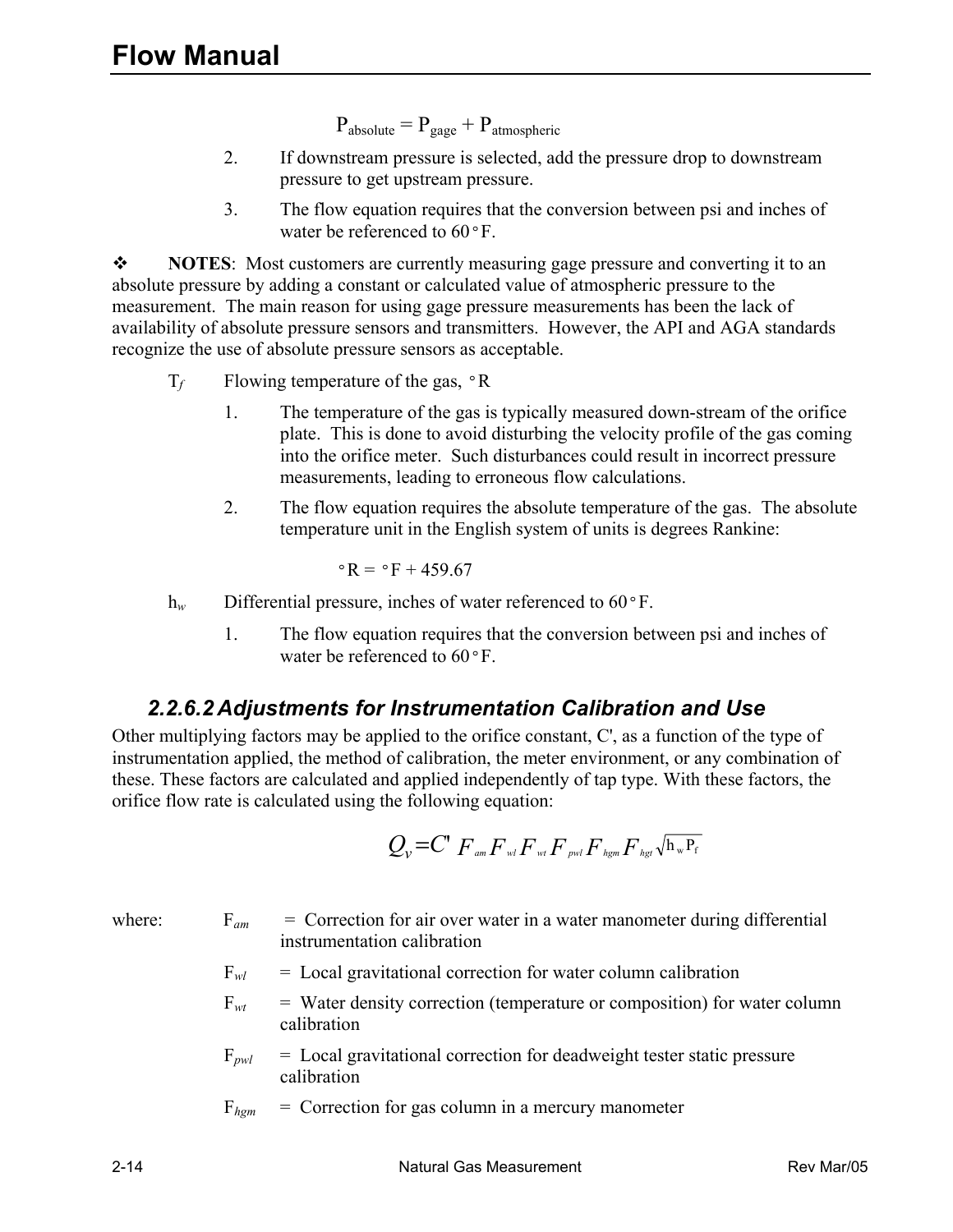$F_{hgt}$  = Mercury manometer span correction for instrument temperature change after calibration

#### **2.3 Calculations for Ultrasonic Meters**

AGA Report No. 9, "Measurement of Gas by Multipath Ultrasonic Meters," Section 7.3, refers the reader to AGA No. 7 for calculations. Using AGA 7 calculations will allow a flow computer to be AGA 9 compliant.

AGA No. 9 also outlines the method for calculating uncorrected volume for the ultrasonic meter.

ROC800 Series products provide speed of sound calculation per AGA Report 10 "Speed of Sound in Natural Gas and Other Related Hydrocarbon Gases" for diagnostic purposes.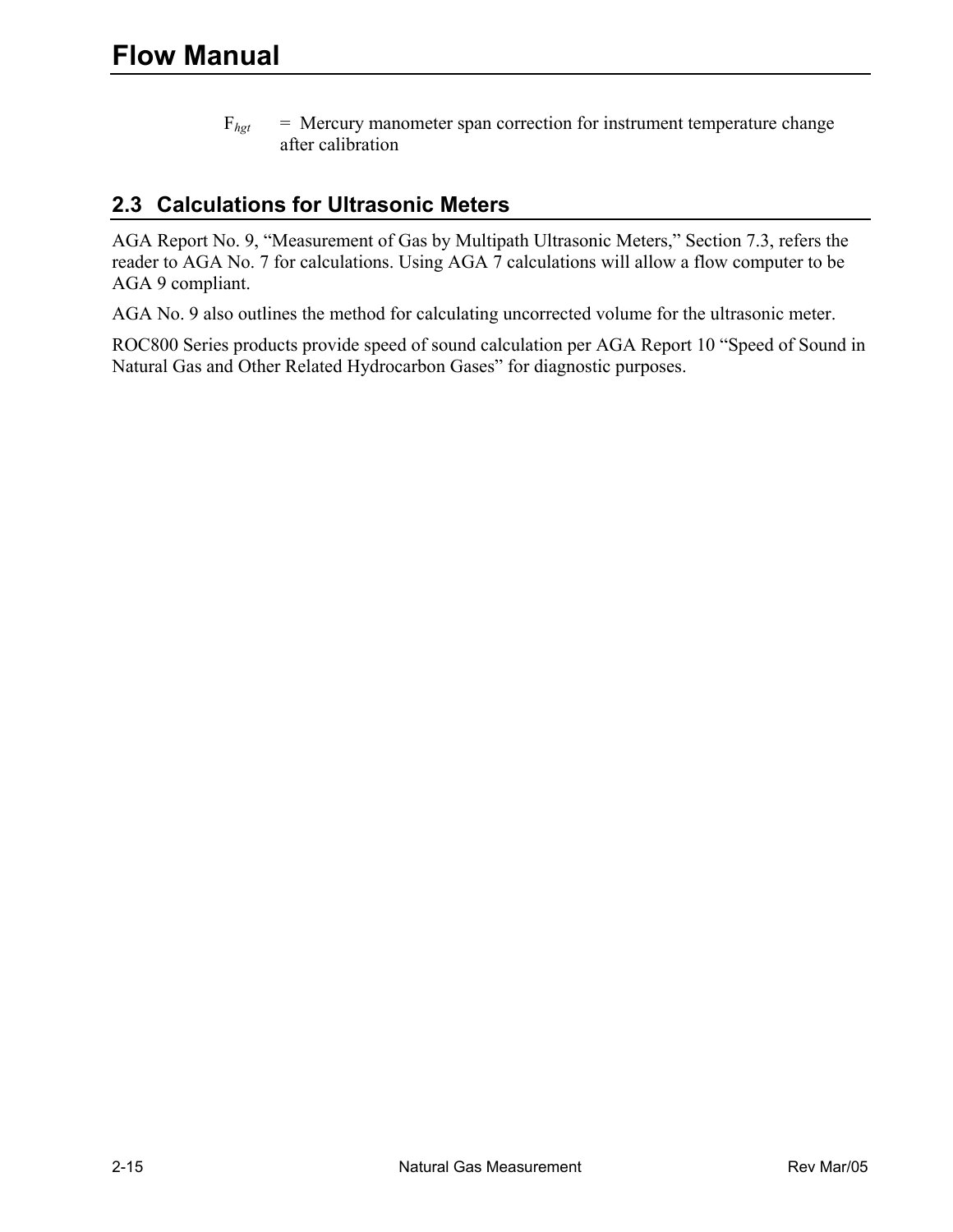# **SECTION 3 – COMPRESSIBILITY**

# **3.1 Introduction**

What is compressibility? In developing gas equations, the first assumption usually made is that the gas will behave as an ideal gas. This would be a gas that follows the ideal gas law  $(PV = nRT)$ . However, not all gases are ideal, and in fact, most are not. It is for these reasons that factors are developed to account for the varying characteristics that they exhibit under different conditions. One such characteristic is called compressibility.

In ideal gases, the distance between molecules is great enough that the influences of attraction from other molecules are negligible. As pressure increases or temperature decreases, molecules get closer and closer resulting in a smaller volume that was predicted by the ideal gas law. To compare these deviations we look at the following two characteristics:

- 1. The finite size of the molecules present within some volume
- 2. The interactive forces between these molecules.

To account for this change in predicted volume, the ideal gas law is modified. In order to account for the inter-attractive molecular forces, the pressure P is modified. Since gas is more compressible, it will occupy more volume at standard pressure and temperature (STP). Thus, we enter the factor know as compressibility Z. The ideal gas law takes the form  $PV = ZnRT$ . The square root of the ratio of the compressibility at base conditions to the compressibility at flowing conditions is known as the supercompressibility factor,  $F_{\text{pv}}$ .

$$
F_{pr} = \sqrt{\frac{Z_b}{Z_{f_{-1}}}}
$$

### **3.2 NX-19**

In 1956, the Pipeline Research Committee set forth on a project to extend the range of the AGA Supercompressibility factor table published in 1955 and 1956. This document, officially know as the PAR Research Project NX-19, was completed in April 1961. Initially, it provided basic data for extending the range of the AGA supercompressibility factor from previous know data sets. It also resulted in the development of a mathematical expression suitable for industry-wide electronic computer computation.

Basic Limitations on Ranges and Applicability for NX-19:

| Pressure, psig              | 0 to $5000$       |
|-----------------------------|-------------------|
| Temperature, F <sup>o</sup> | $-40$ to 240      |
| Specific Gravity            | $0.554$ to $1.00$ |
| $CO2$ , mole %              | 0 to $15%$        |
| $N_2$ , mole %              | 0 to $15%$        |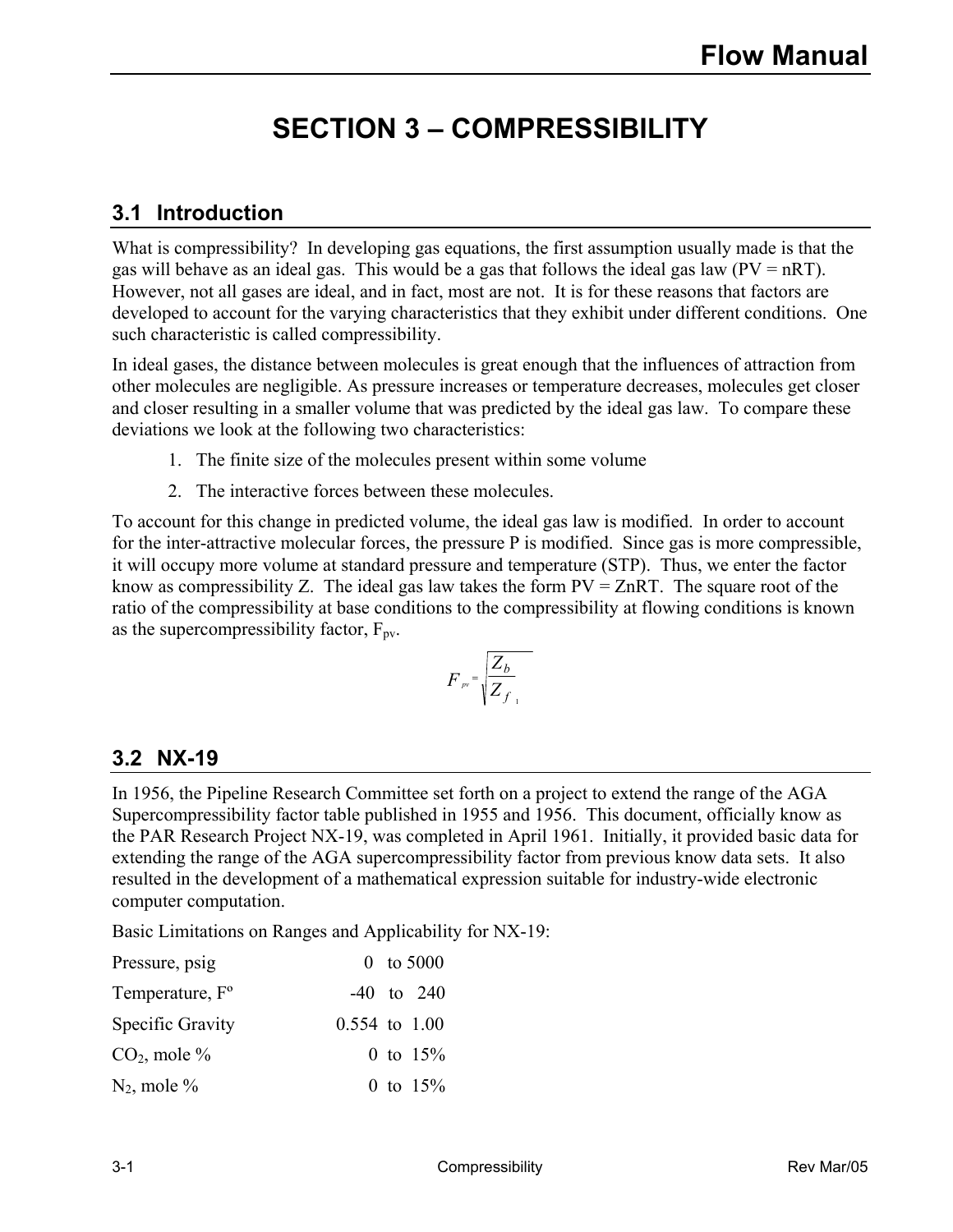As mentioned above, the technique for determining a supercompressibility factor for natural gas involves the evaluation of its critical pressure and temperature points and its relation to the specific gravity. This is the most common technique and was presented as NX-19's standard method. This is the standard method that has been implemented in the ROC300 Series and FloBoss 407. ROC800-Series, FloBoss<sup>™</sup> 500 Series, and FloBoss<sup>™</sup> 100 Series products do not support NX-19.

The Standard Method of NX-19 Limitations and Ranges:

| Pressure, psig              | 0 to $5000$       |
|-----------------------------|-------------------|
| Temperature, F <sup>o</sup> | $-40$ to 240      |
| Specific Gravity            | $0.554$ to $0.75$ |
| $CO2$ , mole %              | 0 to $15%$        |
| $N_2$ , mole %              | 0 to $15%$        |

The standard method is applicable to natural gas that does not have "large concentrations of heavier hydrocarbons."

The NX-19 supercompressibility equation is a function of pressure, temperature, specific gravity, and the mole percents of  $CO<sub>2</sub>$  and N<sub>2</sub>.

The following graph (Figure 1) shows the regions in which different equations are used to calculate the E factor. This factor is used to adjust the supercompressibility factor  $F_{pv}$  under different operating conditions. Note the large number of equations referenced on the E factor chart. This is due to the fact that the best data set available at the time still required several different equations to adequately model the empirical data. The second graph (Figure 2) shows the relationship of supercompressibility over an increasing pressure range for a pure hydrocarbon gas with a 0.600 specific gravity.



*Figure 1. Range of Applicability of the E Factor*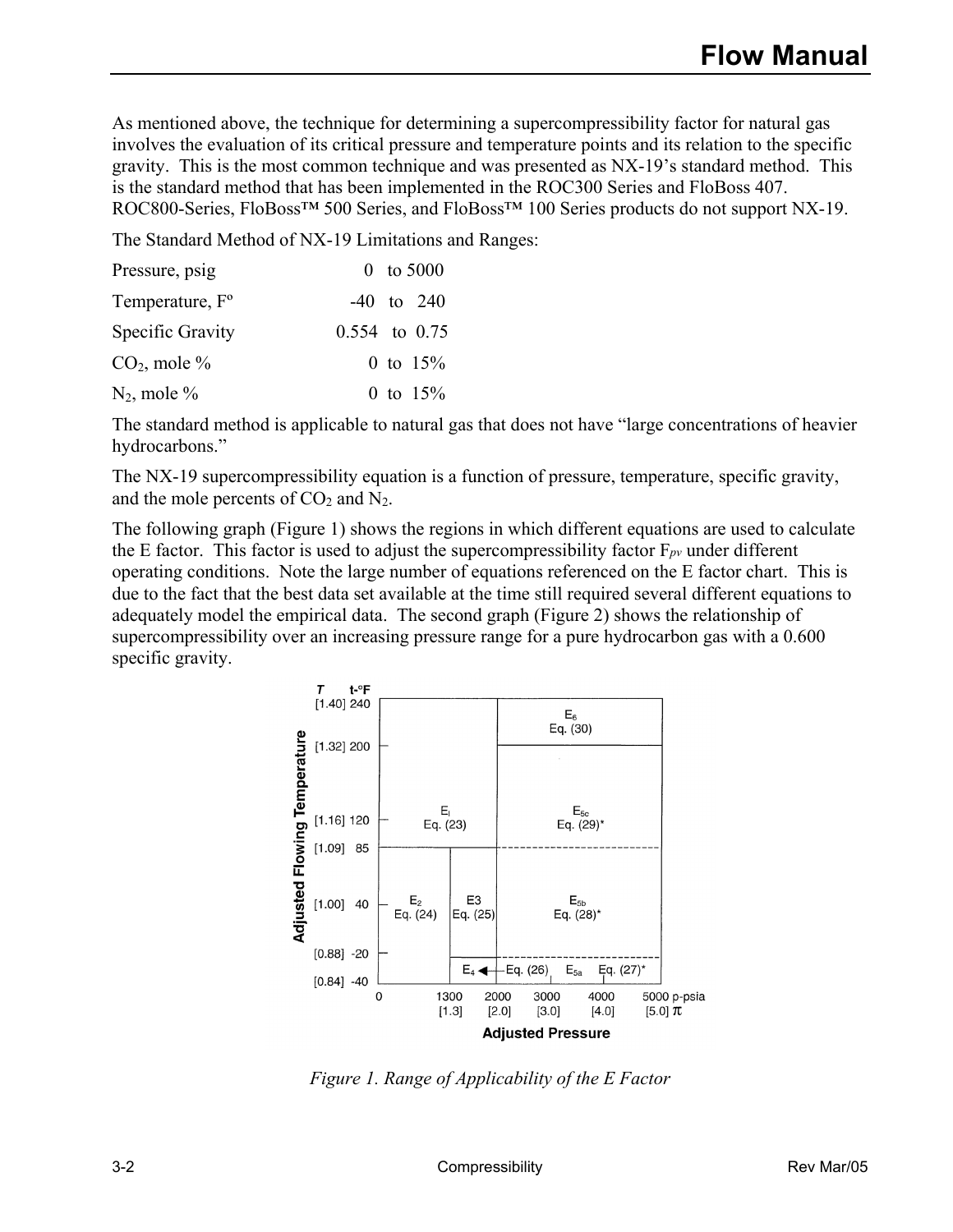

*Figure 2. Supercompressibility versus Pressure for a 0.600 Specific Gravity Hydrocarbon Gas* 

#### **3.3 AGA No. 8 – 1985 Version**

The AGA Report No. 8 – 1985 version allows for certain variations in gas compositions. When the gas analysis falls into the range of values given in Table 1. Figure 3A can be used to determine the expected uncertainty for various operating conditions. If the composition falls outside the range given in Table 1, uncertainties can become substantially greater. This is especially true as you move away from Region 1 (see Figure 3A).

This report is only valid for the gas phase in these ranges:

| Pressure, psia              |           | to $20,000$ |
|-----------------------------|-----------|-------------|
| Temperature, F <sup>o</sup> | $-200$ to | 460         |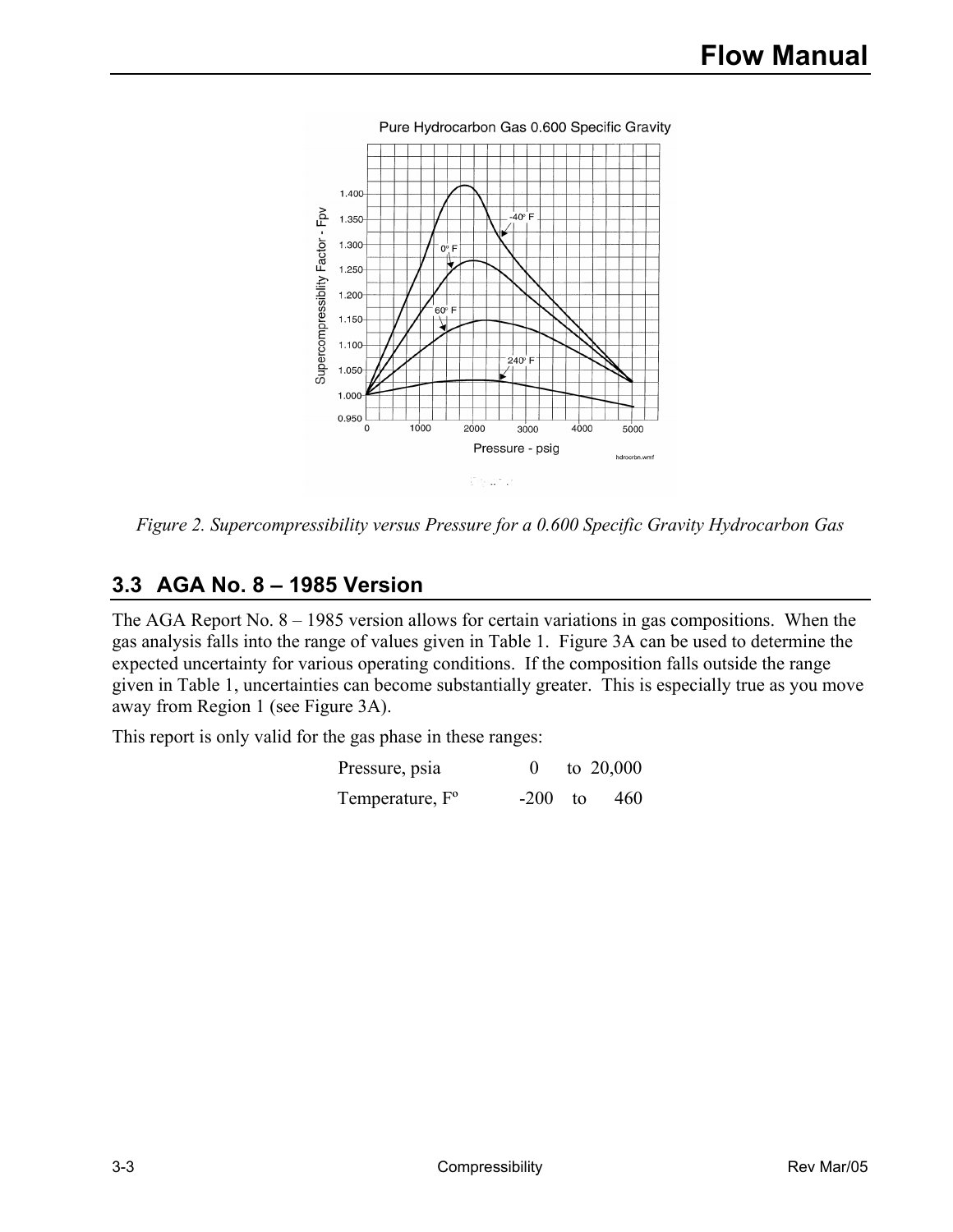| Quantity                                                                                               | Normal        |
|--------------------------------------------------------------------------------------------------------|---------------|
| Mole % Methane                                                                                         | 50 to $100\%$ |
| Mole % Nitrogen                                                                                        | 0 to $50\%$   |
| Mole % Carbon Dioxide                                                                                  | 0 to $50\%$   |
| Mole % Ethane                                                                                          | 0 to $20\%$   |
| Mole % Propane                                                                                         | 0 to $5%$     |
| Mole % Butanes                                                                                         | 0 to $3%$     |
| Mole % Pentanes                                                                                        | $0$ to $2\%$  |
| Mole % Hexanes Plus                                                                                    | 0 to $1\%$    |
| Mole % Water Vapor, Hydrogen Sulfide, Hydrogen,<br>Carbon Monoxide, Oxygen, Helium, and Argon Combined | $0$ to $1\%$  |

*Table 1. Ranges for Gas Mixture Characteristics for Use by AGA No. 8 – 1985 Version* 

AGA No. 8 – 1985 version provides for an "alternate" method that utilizes a partial composition; however, the ROC300-Series and FloBoss 407 products support only the full analysis. ROC800-Series, FloBoss 500 Series, and FloBoss 100 Series products do not support 1985 calculations.



*Figure 3A. Targeted Uncertainty Limits for Computation of Natural Gas Supercompressibility Factor* 

Reprinted from *Compressibility and Supercompressibility for Natural Gas and Other Hydrocarbon Gases*, AGA Catalog No. XQ 1285, December 15, 1985, Page 2.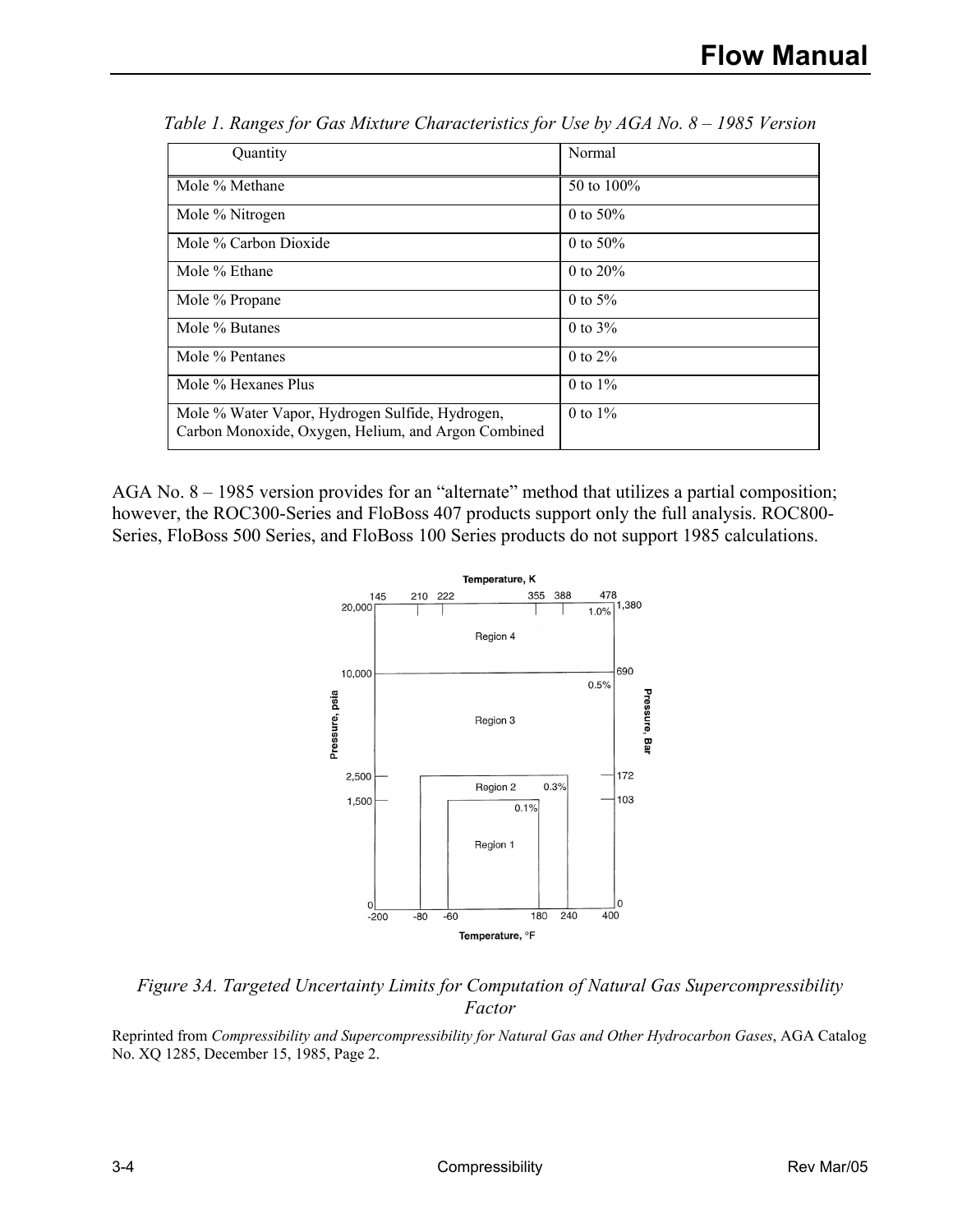#### **3.4 AGA No. 8 – 1992 Version**

The AGA Report No. 8 – 1992 version allows for wide variations in gas compositions. When the gas analysis falls into the Normal range of values given in Table 2. Figure 3B can be used to determine the expected uncertainty for various operating conditions. If the composition falls into the Expanded range of the table below, uncertainties can become substantially greater. This is especially true as you move away from Region 1 (see Figure 3B). The AGA No. 8 -1992 version calculation will have greater uncertainty than shown on Figure 3B if the composition falls outside the analysis contained in the table below. However, in these cases, the 1992 method will still provide more accurate data than the NX-19 and AGA No. 8 – 1985 version methods. The 1992 version is provided by all ROC and FloBoss porducts.

This report is only valid for the gas phase in these ranges:

| Pressure, psig              |           | to $40,000$ |
|-----------------------------|-----------|-------------|
| Temperature, F <sup>o</sup> | $-200$ to | -760        |

| Quantity                | Normal              | Expanded          |
|-------------------------|---------------------|-------------------|
| Relative Density *      | 0.554 to 0.87       | 0.07 to 1.52      |
| Heating Value **        | 477 to 1150 Btu/SCF | 0 to 1800 Btu/SCF |
| Mole % Methane          | 45 to 100%          | 0 to 100%         |
| Mole % Nitrogen         | 0 to $50\%$         | 0 to 100%         |
| Mole % Carbon Dioxide   | 0 to $30\%$         | 0 to 100%         |
| Mole % Ethane           | 0 to $30%$          | 0 to 100          |
| Mole % Propane          | 0 to $4%$           | 0 to 12%          |
| Mole % Total Butanes    | 0 to $1\%$          | 0 to $6\%$        |
| Mole % Total Pentanes   | 0 to $3%$           | 0 to $4%$         |
| Mole % Hexanes Plus     | 0 to $0.2%$         | 0 to Dew Point    |
| Mole % Helium           | 0 to $2\%$          | 0 to $3%$         |
| Mole % Hydrogen         | 0 to $10%$          | 0 to $100\%$      |
| Mole % Carbon Monoxide  | 0 to $3%$           | $0$ to $3\%$      |
| Mole % Argon            | $-$                 | 0 to $1\%$        |
| Mole % Oxygen           | $\overline{a}$      | 0 to 21%          |
| Mole % Water            | 0 to $0.05%$        | 0 to Dew Point    |
| Mole % Hydrogen Sulfide | 0 to $0.02\%$       | 0 to $100\%$      |

*Table 2. Ranges for Gas Mixture Characteristics for Use by AGA No. 8—1992 Version* 

\* Reference conditions: Relative density at 60º F, 14.73 PSIA

\*\* Reference conditions: Combustion and density at 60º F, 14.73 PSIA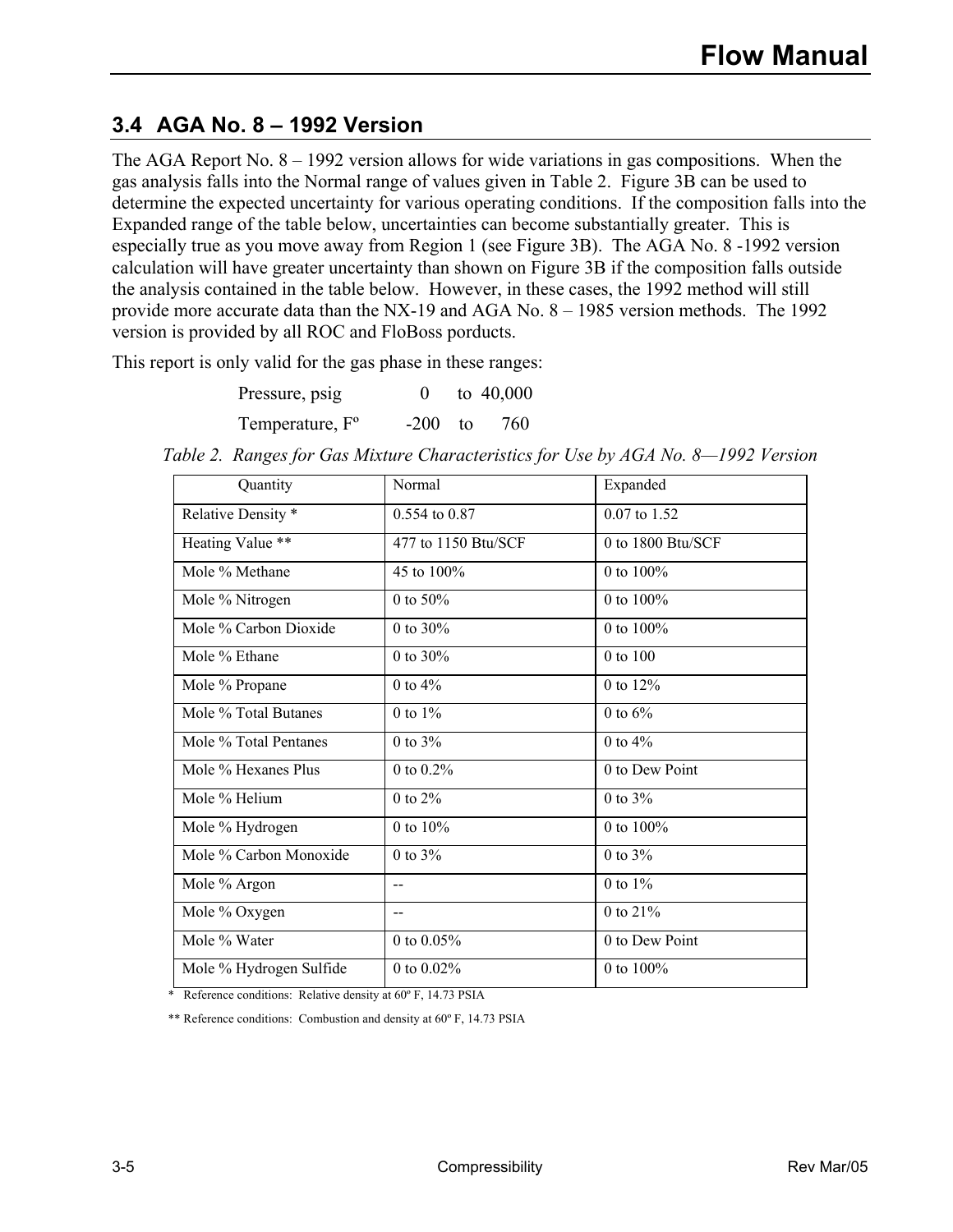The report allows for two different methods of compressibility calculation. They are the Detail Characterization Method (DCM) and the Gross Characterization Method (GCM). The GCM was not designed for and should not be used in applications outside the Normal range given in the table above nor outside Region 1 of Figure 3B.



*Figure 3B. Targeted Uncertainty Limits for Computation of Natural Gas Compressibility Factors using the Detail Characterization Method* 

Reprinted from *Compressibility Factors of Natural Gas and Other Related Hydrocarbon Gases*, AGA Catalog No. XQ9212, November 1992, Page 4.

### *3.4.1.1 AGA No. 8 Recommends the Following:*

- Use the **Gross Characterization Method** (GCM) for applications with flowing conditions meeting the following parameters.
	- 1. Temperature: 32 to 130 º F
	- 2. Pressure: 0 to 1200 PSIA
	- 3. Gas composition is within the normal range of Table 2.
- For all other applications, use the **Detailed Characterization Method** (DCM).

When properly applied, the AGA No. 8 - 1992 version calculation can compute the compressibility factor to within 0.1% of the experimental data. The AGA No. 8 clearly tells the user to review the gas composition at flowing conditions to determine which method to use. It is likely that some users will note that the NX-19 inputs are the same as required for the **GCM** equations and will assume that they can use **GCM** freely in place of NX-19. However, this is not a valid assumption. Users should ensure they adhere to the application ranges set forth in AGA No. 8 before selecting one of the **GCM**  equations.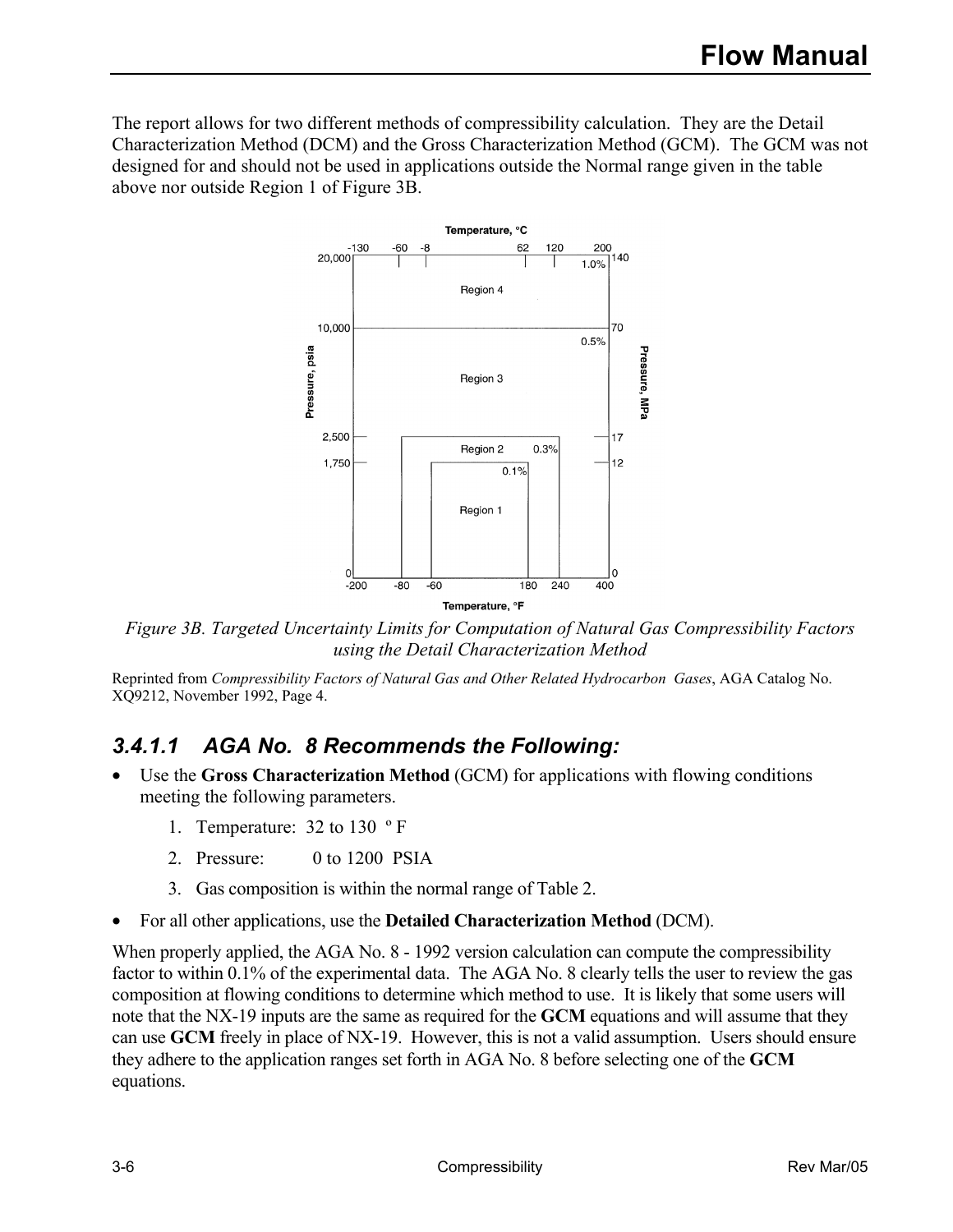# *3.4.1.2 Detailed Characterization Method (DCM)*

The DCM requires the natural gas composition in mole percent to be entered.

# *3.4.1.3 Gross Characterization Method (GCM)*

The GCM requires the density of the natural gas as well as the quantity of non-hydrocarbon components. There are two GCMs available (Method I and Method II); each method uses three of the four following quantities:

- 1. Specific Gravity
- 2. Real gas gross heating value per unit volume
- 3. The mole % of  $CO<sub>2</sub>$
- 3. The mole  $%$  of N<sub>2</sub>

The GCM approximates a natural gas mixture by treating it as a mixture of three components:

- 1. A hydrocarbon component
- 2. A nitrogen component
- 3. A carbon dioxide component

The hydrocarbon component represents all hydrocarbons.  $N_2$  and  $CO_2$  represent the diluent components.

#### *3.4.1.4 Gross Characterization Method I Uses:*

- 1. Specific Gravity
- 2. Real gas gross heating value per unit volume
- 3. The mole % of  $CO<sub>2</sub>$

#### *3.4.1.5 Gross Characterization Method II Uses:*

- 1. Specific Gravity
- 2. The mole  $%$  of CO<sub>2</sub>.
- 3. The mole % of  $N_2$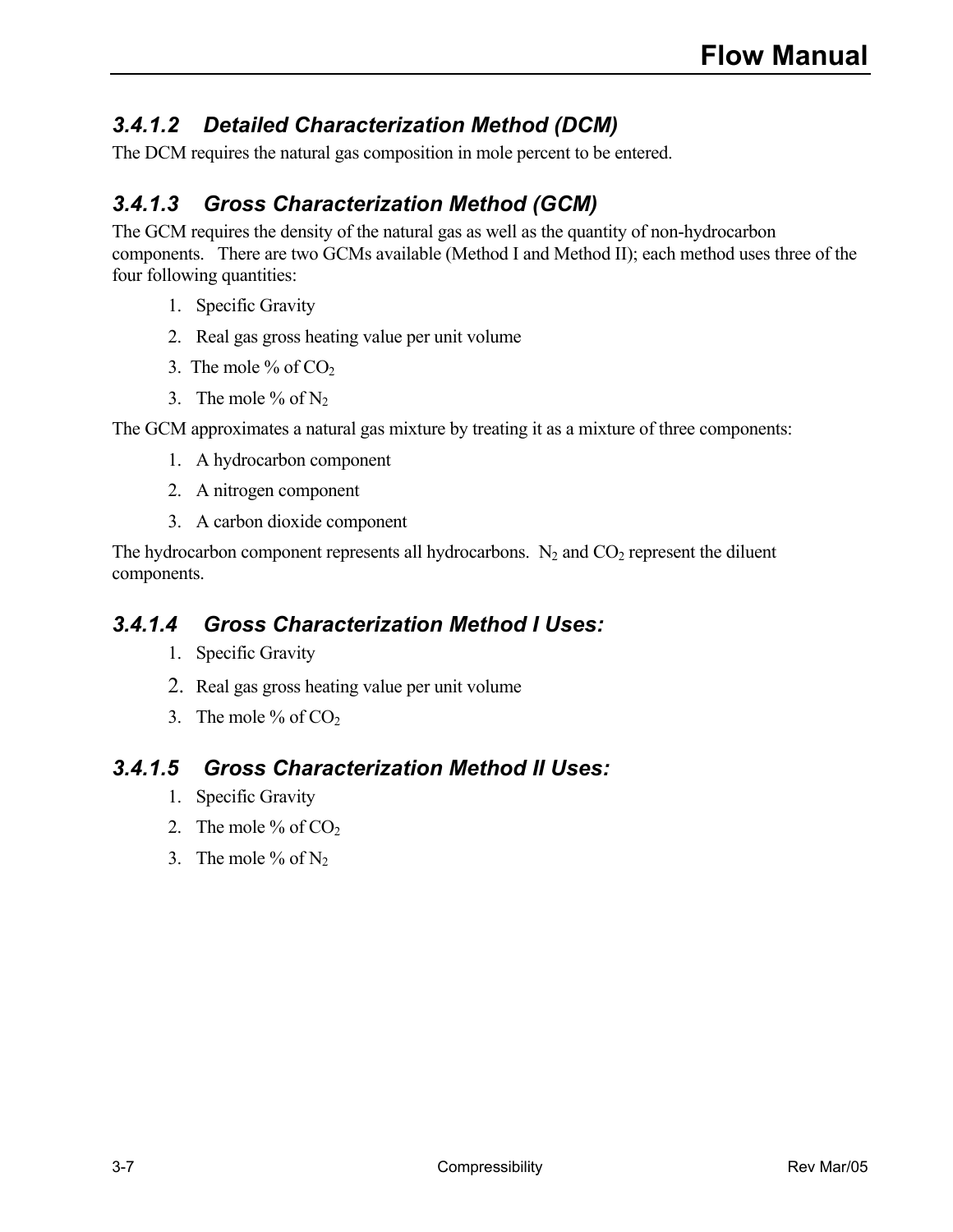# **SECTION 4 – INDUSTRY APPLICATION OF THE STANDARDS**

#### **4.1 Introduction**

In addition to the industry-wide acceptance of the AGA No. 3, AGA No. 7, and AGA No. 8 equations used to calculate gas flow, other documents have received quite a bit of attention from the gas measurement industry.

One such document is a standard published by the American Petroleum Institute. It is the API Manual of Petroleum Standards, Chapter 21, Flow Measurement Using Electronic Metering Systems, Section 1, Electronic Gas Measurement (referred to as API Chapter 21). Another document is the Bureau of Land Management's Onshore Order No. 5. Another federal document worth mentioning is the Federal Energy Regulation Committee's Order No. 636 (FERC 636). This document, which facilitated the deregulation of the pipeline industry, is not discussed here.

#### **4.2 API Chapter 21, Section 1**

The AGA equations provide a means to calculate an instantaneous flow rate under steady-state conditions. This is only the beginning of the story. Once the flow rate is calculated, it must be integrated to provide a quantity of gas that is passed through the meter for some given time period. Decisions must be made concerning dynamic variable scan rates, AGA calculation rates, integration methods, averaging techniques, and much more. API Chapter 21 addresses these issues and others as well. Basically, the AGA equations dictate how to calculate the flow rate, and the API standard provides recommendations on how often to calculate it and what to do with it once it has been calculated.

API Chapter 21 describes the minimum specifications for electronic gas measurement (EGM) systems. It provides recommendations on sampling rates, calculation methodologies, and averaging techniques. In determining sampling frequencies and calculation rates, computer modeling was used to assure adequate performance under fluctuating flow rates. Both differential and linear meters are addressed in this standard. For differential meters, studies show that dynamic inputs should be sampled at a minimum of one second. For linear meters, sampling should be at 5 seconds. These inputs could be sampled at slower rates, provided it could be demonstrated by the Rans Methodology (found in Appendix A of API Chapter 21, Section 1) that a slower integral would not increase the uncertainty more than 0.05% compared to 1 second samples.

#### **4.2.1 Differential Meter Measurement**

In differential metering applications, a total quantity is determined by the integration of a flow rate equation over its defined time interval.

The flowing variables that define flow rate are typically not static; therefore, a true total quantity is the integrated flow rate over that interval for the continuously changing conditions.

API defines several critical algorithms that are required to integrate a differential flow rate into a quantity. They are listed in the following sections. These operations allow the flow rate computation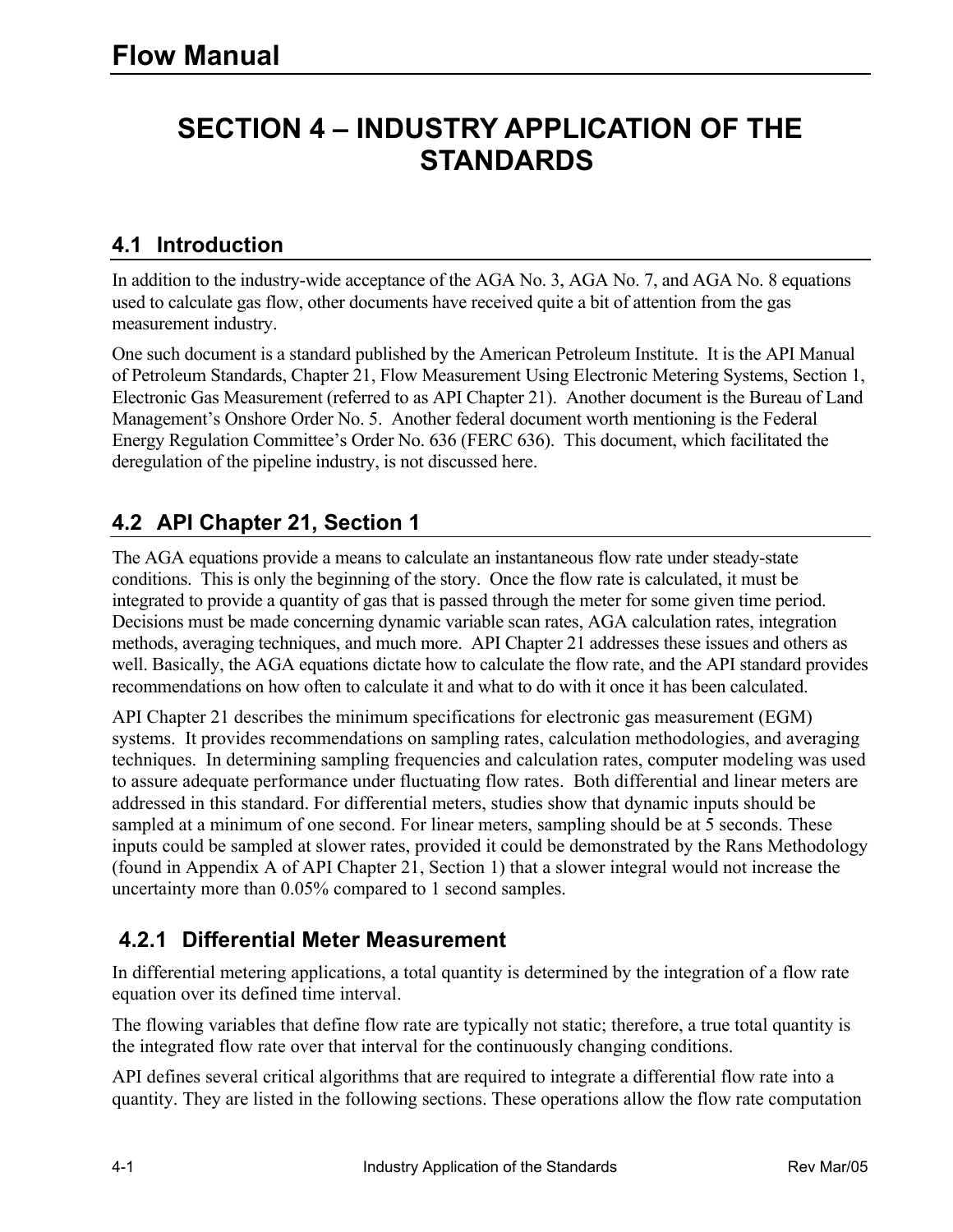to be factored into an integral multiplier value (IMV) and an integral value (IV). Each of these factors can be computed using independent variable input time intervals. A common time unit must be defined for total quantity calculations such that:

$$
Q_{imp} = (IMV_{imp}) (IV_{imp})
$$

where: imp= A unit of time defined by the integral multiplier period.

 $Q_{\text{imp}}$  = The quantity accumulated for the integral multiplier period (imp).  $IW_{imp}$  = The integral multiplier value for the integral multiplier period (imp). It is calculated at regular intervals as set by the integral multiplier period (imp).

 $IV_{\text{imp}}$  = The integral value accumulated over the integral multiplier period (imp).

Flow computers of The Flow Computer Division of Emerson Process Management use the equivalent of the integral value (IV). The period at which the integral multiplier value is calculated can vary and is set by the user.

For FloBoss™ 103 and FloBoss 503 Series products, it can be set to 1 to 60 minutes. It is not configurable for ROC809, ROC300, or FloBoss 407 Series products. For ROC809 Series products, it is 1 second. For ROC300 and FloBoss 407 Series, it is 5 minutes or change in pressure greater than 5 psia or change in temperature greater than 2°F.

The expression "Average Flow Extension" is the same as integral value (IV).

### *4.2.1.1 Sampling Flow Variables—Differential Meter Measurement*

API states that the minimum sampling frequency for a dynamic input variable shall be once every second. Multiple samples taken within the one-second time interval may be averaged using any of the techniques defined in section 4.2.3 of this Flow Manual.

### *4.2.1.2 Low-Flow Detection*

A low-flow cutoff point for differential meters should be determined by the contractually concerned parties based up a realistic assessment of site conditions.

Factors that influence the selection of a low-flow cutoff for an application include: anticipated minimum flow conditions of the application, accuracy and span of the sensor, and expected variability of the flow.

The low-flow cutoff is set in the software by the user. For AGA calculations, it is expressed in inches of water column or kPa. There is no absolute value of low-flow cutoff that can be used for all applications. The flow rate is set to zero when the differential pressure reading drops below the lowflow cutoff value.

# *4.2.1.3 Integral Value Calculation*

API defines the integral value (IV) as the value resulting from the integration of the factored portion of the flow rate equation that best defines the conditions of continuously changing flow over a specified time period. For ROC and FloBoss products, the IV is equal to  $\sqrt{Pf * hw}$ .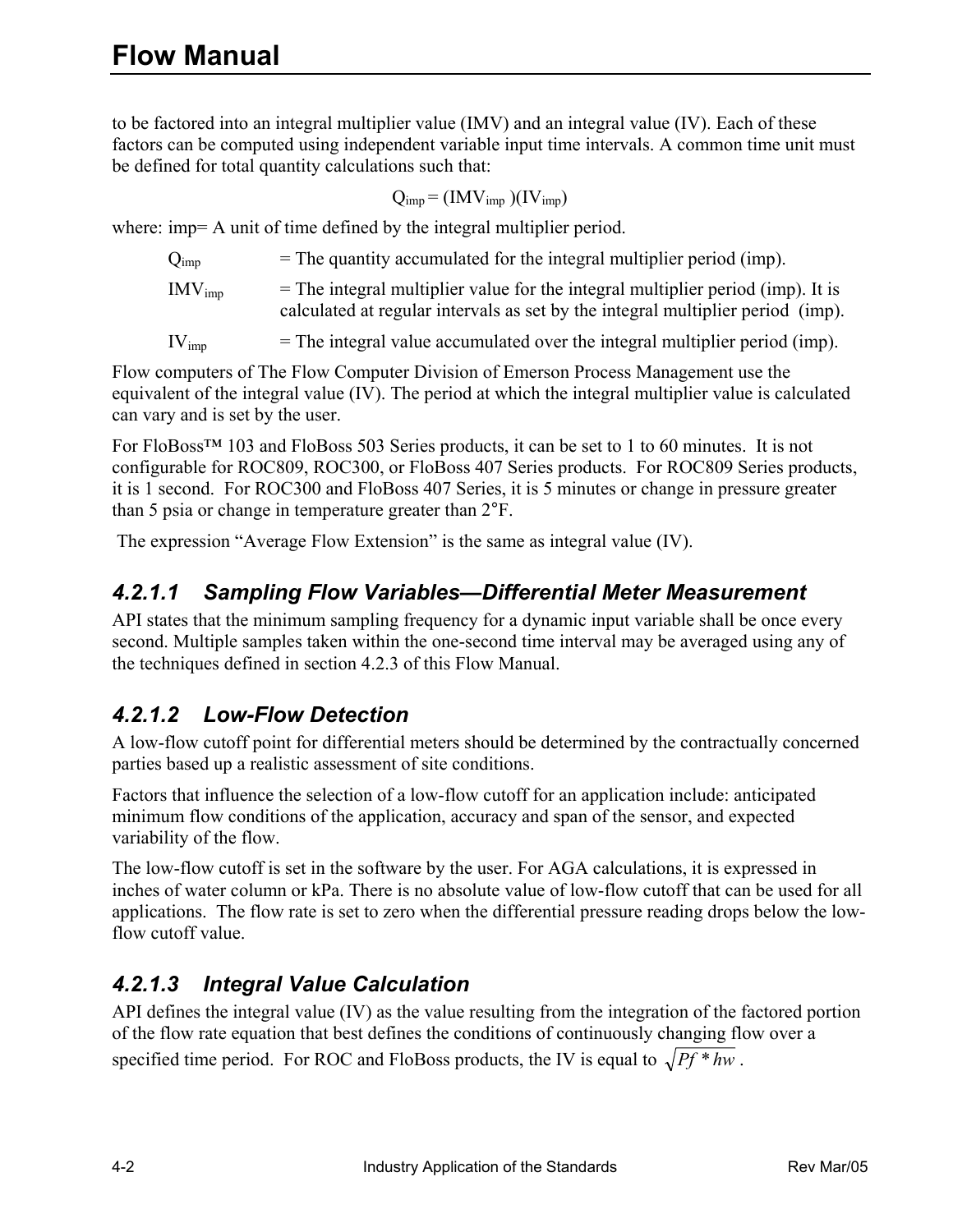# *4.2.1.4 Integral Multiplier Value Calculation*

An integral multiplier value (IMV) is the value resulting from the calculation of all other factors of the flow rate equation not included in the integral value (IV). Dynamic input values required in the IMV calculation are averaged over the imp (integral multiplier period) using one of the techniques in section 4.2.3.

At the end of each integral multiplier period (imp), an integral multiplier value (IMV) is calculated using the flow variable inputs as determined using the techniques given in section 4.2.3 of this Flow Manual. The integral multiplier period (imp) shall not exceed one hour. An integral multiplier period (imp) of less than one hour shall be such that an integral (whole) number of multiplier periods occurs during one hour (that is 1, 2, 3, 4, 5, 6, 10, 12, 15, 20, 30, 60 minutes).

### *4.2.1.5 Quantity Calculation—Differential Meter Measurement*

Once the integral multiplier value (IMV) is calculated, it is multiplied by the accumulated integral value (IV) to compute a volume quantity for the integral multiplier period (imp).

### **4.2.2 Linear Meter Measurement**

In linear metering applications, a total quantity is determined by the summation of flow over its defined time interval.

The flowing variables that define flow rate are typically not static; therefore, a true total quantity is the integrated flow rate over that interval for the continuously changing conditions.

In linear metering applications, the primary device provides measurement in actual volumetric units at flowing conditions.

To calculate equal-base volumetric, energy, or mass quantities, API defines several algorithms that are required as defined in the following sections.

These operations allow the quantity calculation to be factored into an actual volumetric quantity (AVQ) and base multiplier value (BMV). Each of these factors as defined can be computed using independent variable input intervals. A common time unit must be defined for total quantity calculations such that:

$$
Q_{bmp} = (AVQ_{bmp})(BMV_{bmp})
$$

where:  $bmp = a$  unit of time defined by the base multiplier period.

 $Q_{bmp}$  = base quantity accumulated for the base multiplier period (bmp).

 $AVQ_{bmm}$  = actual volumetric quantity accumulated for the base multiplier period (bmp).

 $\text{BMV}_{\text{bmo}}$  = base multiplier value for base multiplier period (bmp).

The base multiplier period (bmp) is the amount of time between calculations of the combined correctional factors, which are called the base multiplier value (BMV) in the API Measurement Standard Chapter 21, Section 1. The BMV is multiplied by the accumulated actual (uncorrected) volume to arrive at the quantity accumulated for the period.

The base multiplier value (BMV) is the value resulting from the calculation of all other factors of the base quantity calculation not included in the actual volumetric quantity.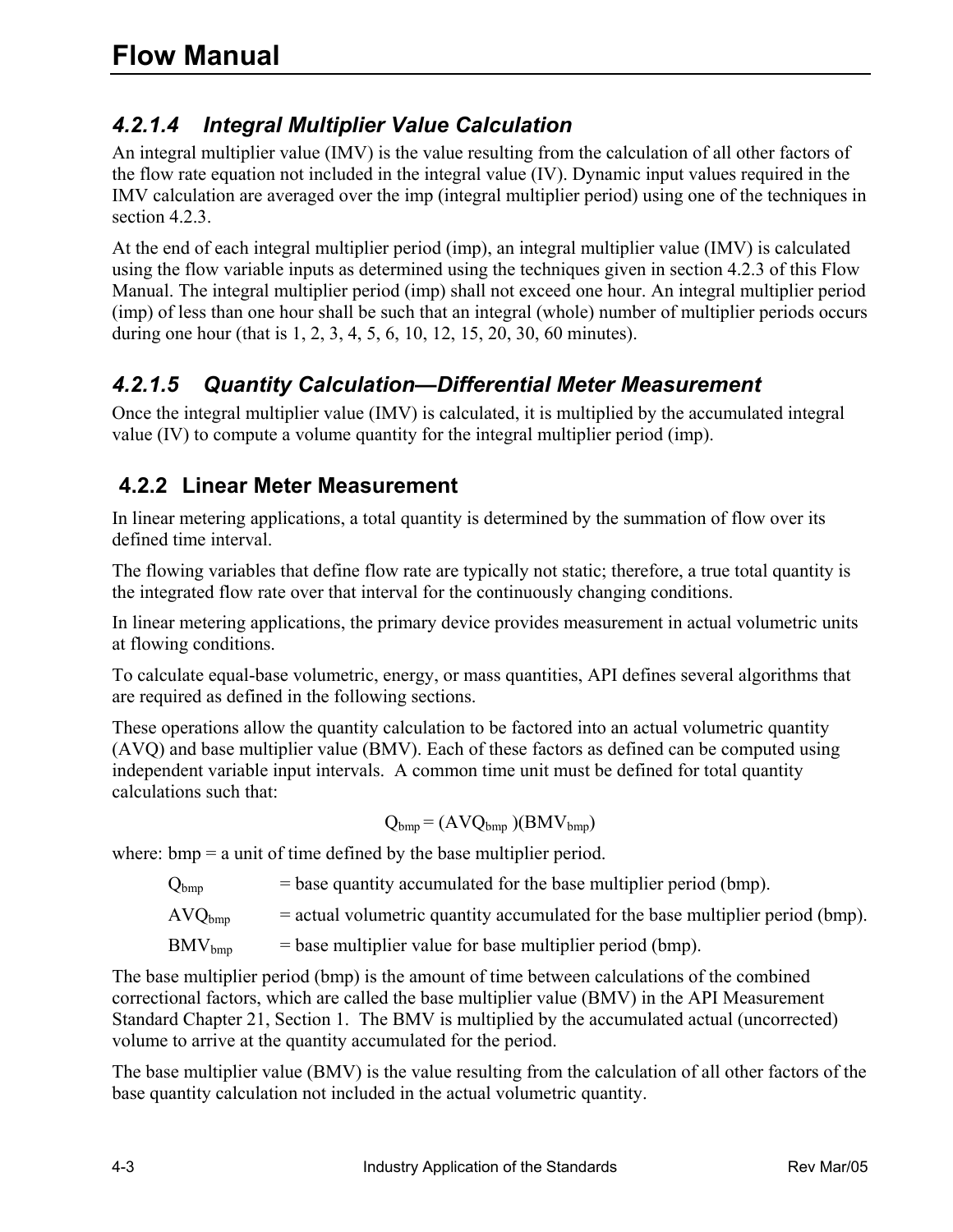At the end of each base multiplier period (bmp), the base multiplier value (BMV) is calculated using the flow variable inputs averaged over the bmp using one of the techniques described in Section 4.2.3. The base multiplier period (bmp) shall not exceed one hour. A base multiplier period (bmp) of less than one hour shall be such that an integral (whole) number of multiplier periods occurs during one hour (that is 1, 2, 3, 4, 5, 6, 10, 12, 15, 20, 30, 60 minutes).

For FloBoss 104 and FloBoss 504 Series products, it can be set to 1 to 60 minutes. It is not configurable for ROC809, ROC300, or FloBoss 407 Series products. For ROC809 Series products, it is 1 second. For ROC300 and FloBoss 407 Series, it is 5 minutes or change in pressure greater than 5 psia or change in temperature greater than 2°F.

To determine if flow was occurring over the Base Multiplier Period, the number of counts (pulses) from the linear meter over the period is viewed. If there is an absence of counts during a period, the following occurs:

- Meter run is set in a No Flow condition.
- Accumulated flow is stored as zero for historical data over that time period.

If there are counts, then the accumulated flow and energy are calculated and accumulated for historical data over that time period. To ensure history data can provide a proper recalculation, the Base Multiplier Period should be greater than the normal time it takes to get a pulse. For example: If a pulse only occurs once every 5 minutes, set the base multiplier period to 5 minutes or greater. The Base Multiplier Period should always be equal to or greater than the Scan Period of the Pulse Input receiving pulses from the linear meter to eliminate a No Flow condition.

Once the base multiplier value is calculated, it is multiplied by the accumulated actual volumetric quantity to compute a volume quantity for the base multiplier period.

### *4.2.2.1 Sampling Flow Variables—Linear Meter Measurement*

API states that the minimum sampling frequency for a dynamic input variable shall be once every five seconds. Multiple samples taken within the five-second time interval may be averaged using one of the techniques is section 4.2.3 of this Flow Manual.

### *4.2.2.2 Actual Volumetric Quantity Calculation*

An actual volumetric quantity (AVQ) is the value resulting from the calculation of accumulated counts from a primary device divided by the meter constant (pulse/volume).

### *4.2.2.3 No-Flow Detection*

API defines no-flow is defined as an absence of counts over any base multiplier period (bmp). During no-flow conditions, sampled input variables shall be discarded from the averages.

# *4.2.2.4 Base Multiplier Value Calculation*

The base multiplier value (BMV) is the value resulting from the calculation of all other factors of the base quantity calculation not included in the actual volumetric quantity (AVQ) calculation.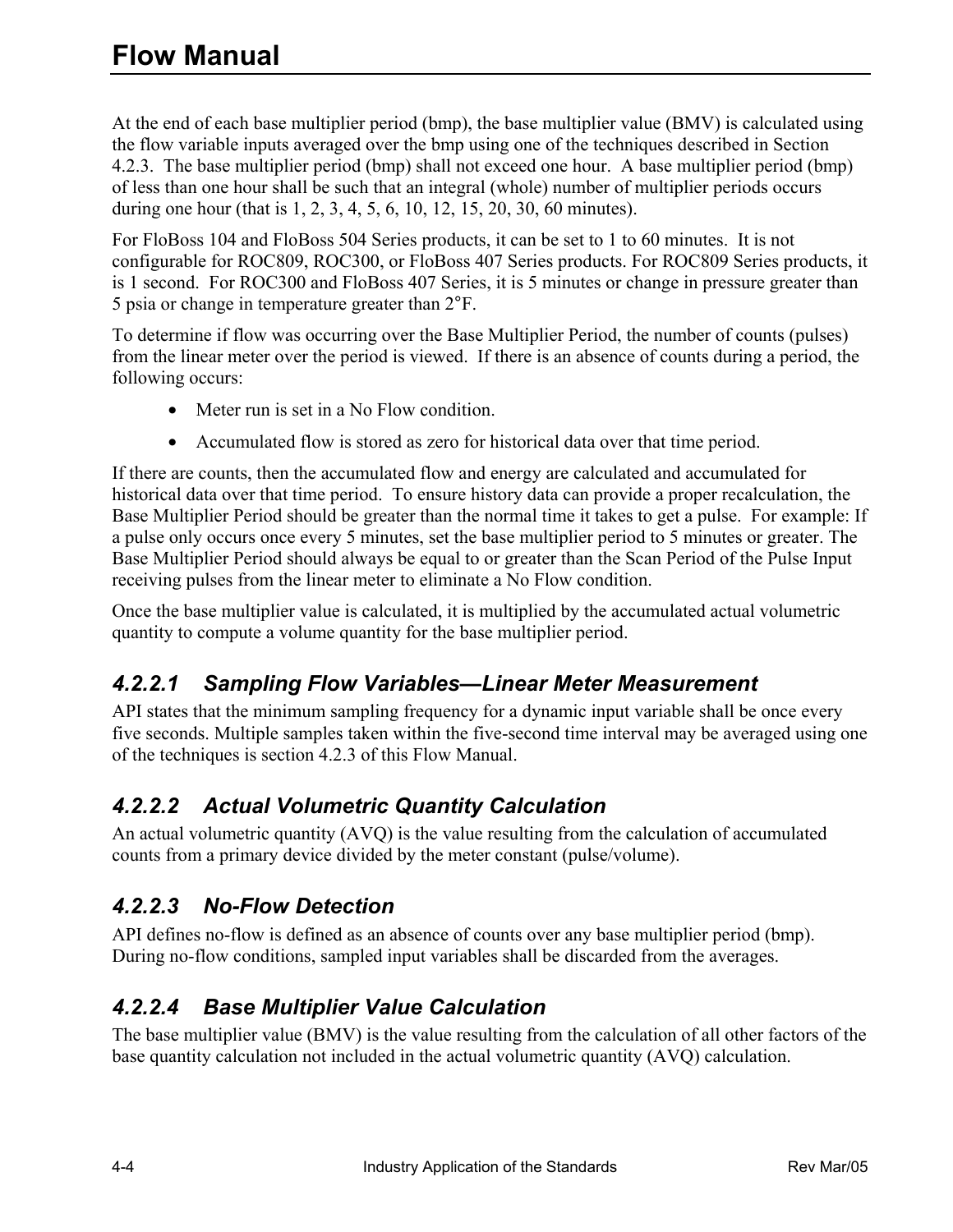At the end of each base multiplier period (bmp), the base multiplier value (BMV) is calculated using the flow variable inputs. Dynamic input values required in the BMV calculation are averaged over the bmp using one of the techniques in Section 4.2.3 of this manual.

# *4.2.2.5 Quantity Calculation—Linear Meter Measurement*

Once the base multiplier value (BMV) is computed, it is multiplied by the accumulated actual volumetric quantity (AVQ) to compute a volumetric quantity for the base multiplier period (bmp).

# **4.2.3 Averaging Techniques**

There are four averaging techniques defined by API (in Appendix B of Report 21) that can be used to average dynamic input values. These techniques are based on a combination of flow-weighted, flow-dependent, linear, and formulaic averages. The techniques are:

**Flow Dependent Linear.** This is the simplest, most easily understood method. This method discards samples for periods when there is no measurable flow, and performs a straight-forward (linear) average of the remaining samples to compute the average values.

**Flow Dependent Formulaic.** This method discards samples for periods when there is no flow. However, in calculating the average, this method typically takes the square root of each sample before averaging the samples together, and then squares the result at the end of the hour. This formulaic method produces a slightly lower value than the linear method.

**Flow Weighted Linear.** This method does not discard any samples; instead, it "weights" each sample by multiplying it by a flow value (square root of the current differential pressure or actual volumetric flow rate for linear applications). A linear average is calculated by dividing the sum of the flow-weighted samples by the sum of the flow values. The result includes average values that are more reflective of short periods of high flow.

**Flow Weighted Formulaic.** This method combines the flow-weighting action with the formulaic averaging technique, both of which were described previously.

The ability to recalculate a quantity precisely based on the averages stored for that quantity period varies with the flow and with the averaging technique used. Here are examples showing linear and formulaic methods:

Linear:

$$
\frac{(14+15+16+17+18)}{5} = 16
$$

Formulaic:

$$
\left[\frac{\left(\sqrt{14} + \sqrt{15} + \sqrt{16} + \sqrt{17} + \sqrt{18}\right)}{5}\right]^2 = 15.97
$$

• NOTE: API does not provide guidelines as to which averaging technique should be used for an installation. It should be determined by the buyer and seller.

The result of averaging calculated flow rates will be different than averaging input variables and then attempting to re-calculate the flow rate from those averages.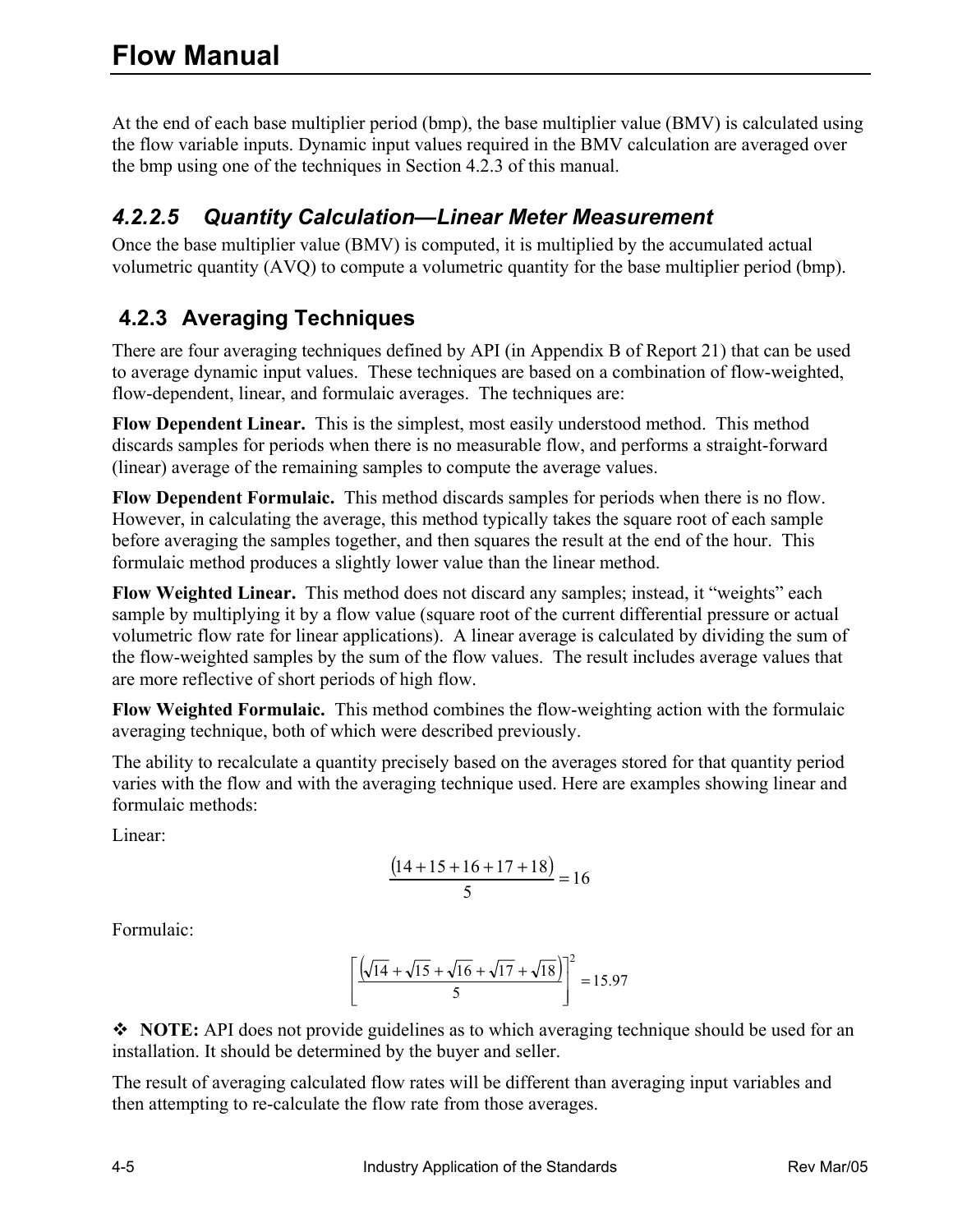For example, in the simple mathematical example below, note that averaging the numbers results in an average of 9.3, but attempting to average and then calculating a total would result in an average of 10. Note the difference as shown in the table.

| <b>Sample</b>       | Variable A          | <b>Variable B</b> | Total             |
|---------------------|---------------------|-------------------|-------------------|
|                     | 2                   | 3                 | $2 \times 3 = 6$  |
| В                   | 2                   | 5                 | $2 \times 5 = 10$ |
| C                   | 3                   | 4                 | $3 \times 4 = 12$ |
| <b>Totals</b>       |                     | 12                | 28                |
| Averages            | $7/3 = 2.5$         | $12/3 = 4$        | $28/3 = 9.3$      |
| Calculated<br>Total | $2.5 \times 4 = 10$ |                   | 9.3               |

### **4.2.4 Hourly and Daily Quantity Calculation**

For compliance with the Audit and Reporting Requirements of API, the quantity accumulated for a given period,  $Q_{period}$ , is the summation of the quantities occurring during the integral multiplier period, Qimp, from the time 0 at the beginning of the period to the time at the end of the period. Or, it is the summation of the quantities for the base multiplier period,  $Q_{bmp}$ , from the time 0 at the beginning of the period to the time at the end of the period. All ROC and FloBoss products keep separate quantity sums are kept for hourly and daily periods.

#### **4.2.5 Data Availability, Audit, and Other Topics**

API Report 21, Section 1, also covers guidelines for data collection and retention, audit, reporting, equipment installation and calibration, and security.

#### **4.3 BLM Onshore Order No. 5**

There is a document issued by the Bureau of Land Management that can influence a company's electronic gas measurement philosophy. It is Onshore Order No. 5, a federal document that originally addressed circular charts. Changes to this order were proposed in 1994 to address electronic flow measurement. Since the government takes a long time to ratify changes, local BLM offices often send out a Notice To Lessee (NTL), which speaks of the proposed changes to the Onshore Order No. 5.

To view a copy of the proposed changes to Onshore Order No. 5, refer to a printed copy of the manual, or contact the Federal Register and ask for the following:

 Federal Register Volume 59, No. 4, Thursday, January 4, 1994 Proposed Rules Department of the Interior Bureau of Land Management 43 CRF Part 3160 [WO-610-4111-02-24 1A] RIN 1004-AB22 Onshore Oil and gas Operations, Federal and Indian Oil and Gas Leases;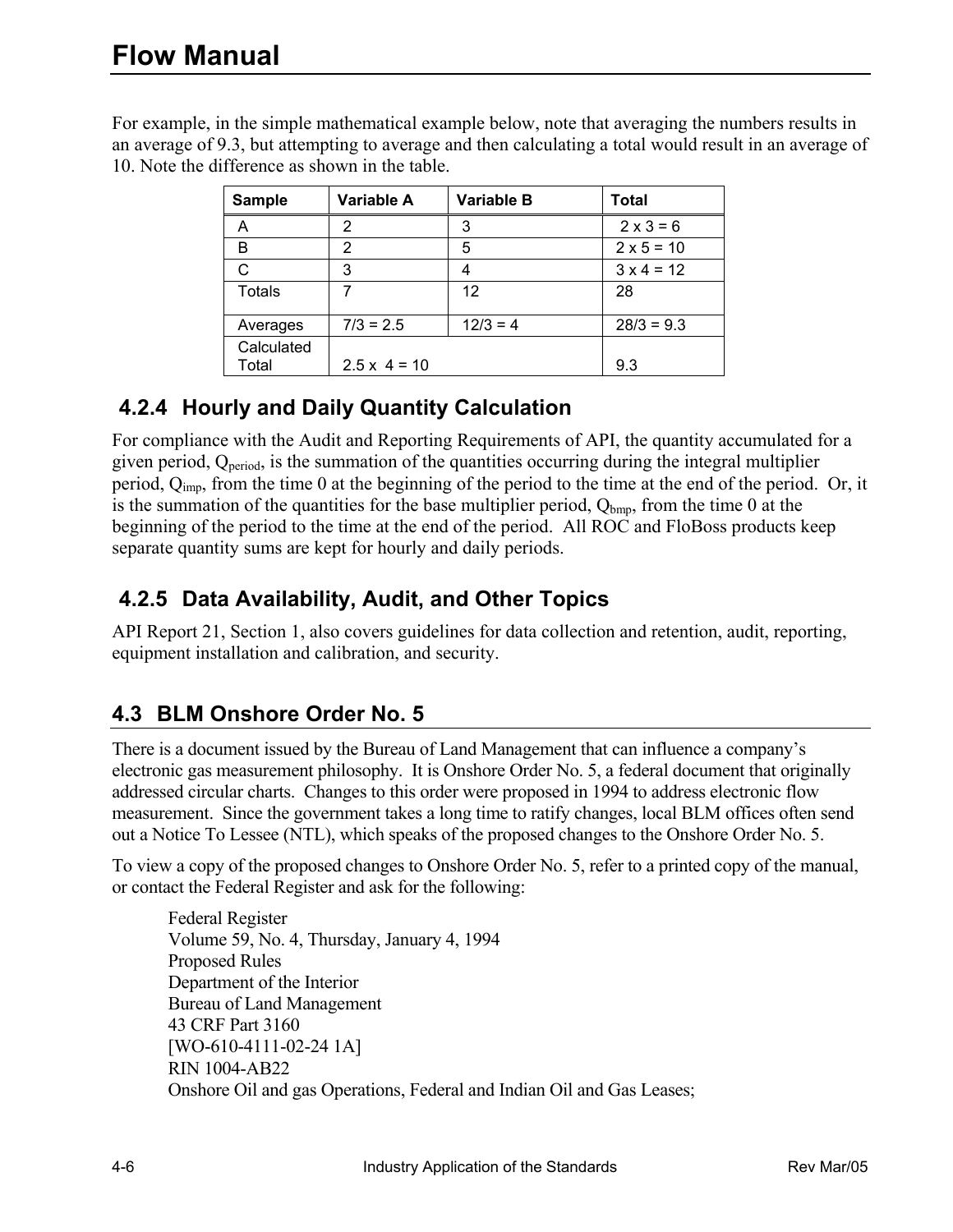Onshore Oil and Gas Order No. 5, Measurement of Gas. Pages 718 through 725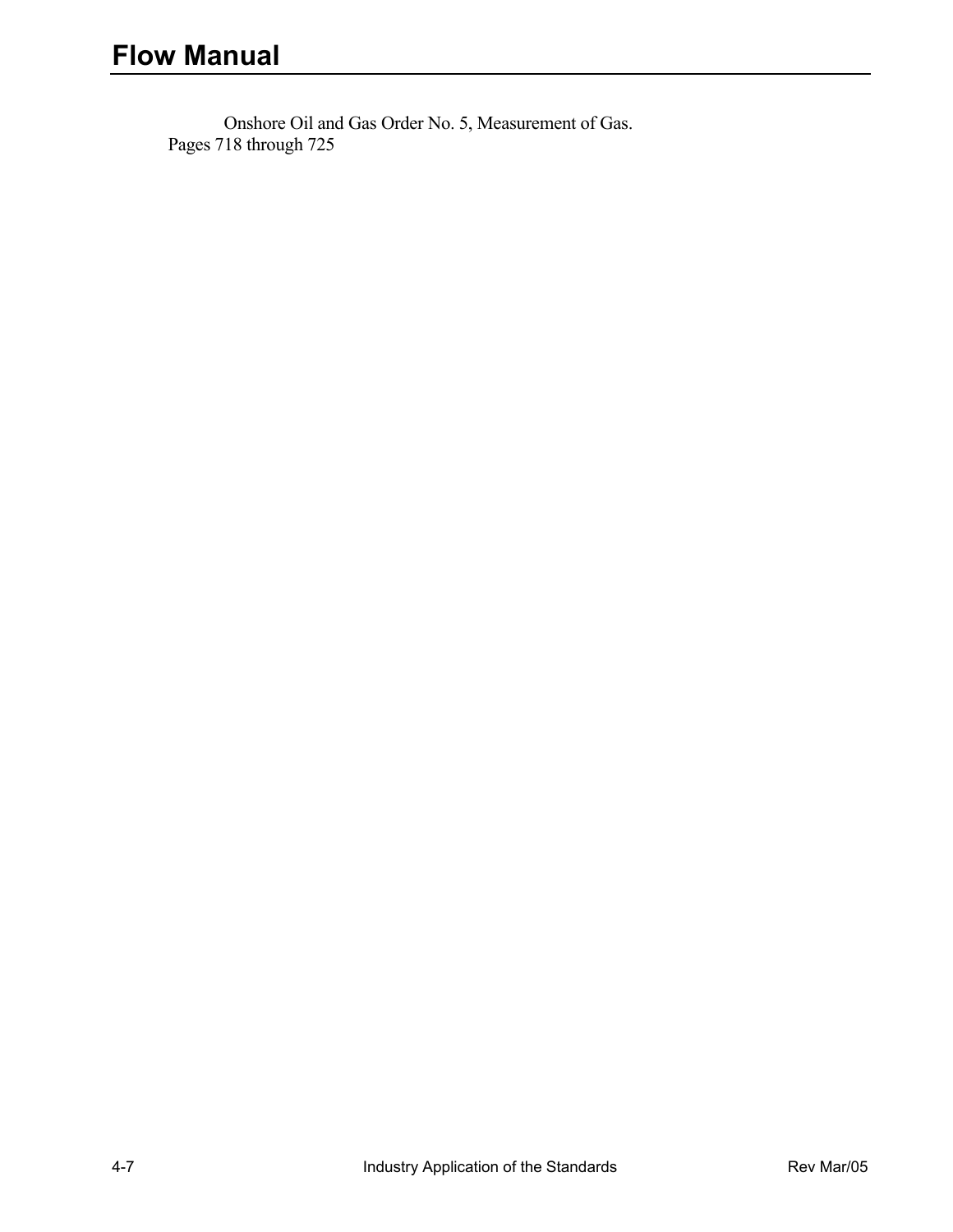# **SECTION 5 – CONTRACTS AND ELECTRONIC FLOW COMPUTERS**

#### **5.1 Introduction**

In the end, when all is said and done, the terms set forth in the legal contract between the buyer and seller is all that matters.

Many times, the individuals that are actually configuring the flow computer will never see the contract governing the configuration of the flow computer.

Prior to the advent of electronic flow computers, circular chart recorders were the mainstay of flow measurement. A paper chart recorded differential gas pressure across an orifice plate. These charts were gathered and sent in to the company's gas accounting group either on a weekly or monthly basis for integration. The integration process was slow and "off-chart" gas flow could not be accounted for. Records were kept in the field office showing verification and calibration information. Gas samples were taken quarterly and analyzed, and the analysis information was forwarded to the gas accounting department for use in chart integration. The gas accounting group did the rest. The field never was exposed to the level of configuration choices that they are today. In the world of charts it is easy to see why the field staff had never been exposed to the actual gas contract.

With flow computers, the responsibility to enter and maintain information used by the flow computer's flow calculations and the maintenance of the subsequent audit trail information is shifted from the office to the field. Other responsibilities being moved to the field are data editing and recalculation. The office still handles the data processing, accounting, and archiving.

Issues pertaining to the physical installation, calculation options, and the choice of data averaging techniques must be understood and addressed before choosing a flow computer. This is to ensure compatibility with internal requirements and existing systems, as well as to reduce the installation time. While no two wells are alike, runs within a gas field may be identical with respect to physical installation but can vary in gas composition, control and monitoring needs, and contractual obligations. Between gas fields these variances are even greater.

It is becoming ever more important that the field staff has a minimum understanding of as many factors influencing gas measurement as possible. This is especially true when you consider the level of responsibility that electronic gas measurement shifts from the gas accounting group to the field. For this reason, we have included excerpts dealing with gas measurement from two "typical" gas contracts. These excerpts are from actual, working, legal contracts that were written between 1980 and 1995. They are not complete and are presented for example only. It should be enlightening to read them and to relate them to your field experiences.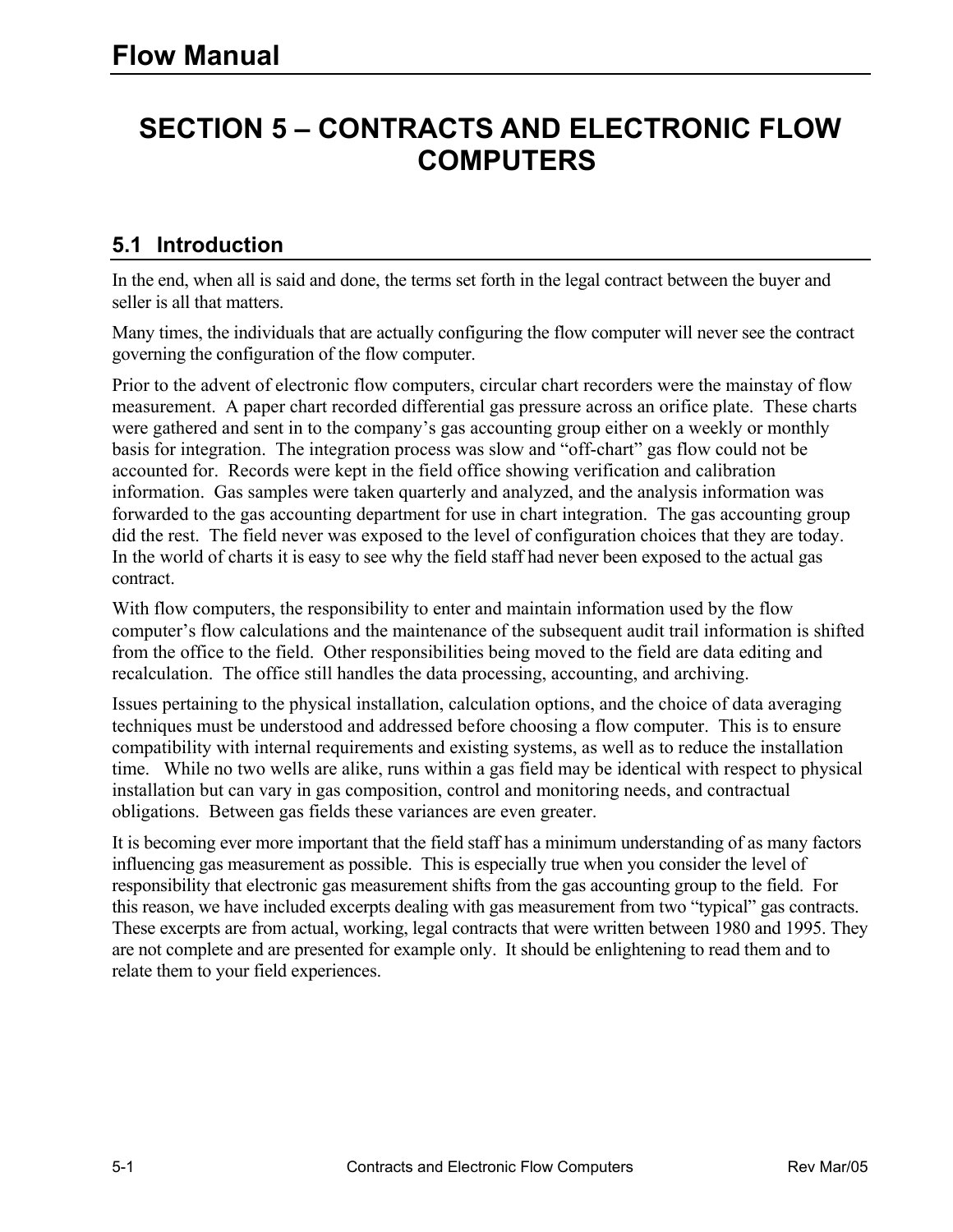#### **5.2 Example Contract 1**

#### Article V

#### MEASUREMENT

5.1 The unit of measurement for Gas shall be one (1) MCF adjusted to a dry basis from a saturated condition at the individual Receipt Point pressure and temperature; provided Producer has not dehydrated the Gas to meet the specifications set forth in Section 4.1, in which case no adjustment will be made. The measured volumes of Gas shall then be multiplied by their Gross Dry Heating Value to determine the Dkts received by Gatherer. The unit of measure of payment for Services shall be dollars per individual Dkt, or fraction thereof, as determined at the Receipt Point(s).

5.2 The volumes of gas measured under this agreement shall be measured and computed as prescribed by ANSI/API 2530, Third Edition, AGA Report #3, "Orifice Metering of Natural Gas and Other Related Hydrocarbon Fluids," as amended, supplemented or revised from time to time. The volumes of Gas measured under this Agreement shall be measured and computed as prescribed by AGA Report #8 at such time as all third parties receiving Gas at the Delivery Points downstream of the "Plant", as identified in Exhibit "D", convert to AGA Report #8, or one year from the date of this Agreement, whichever is sooner. Electronic Flow Measurement may be installed at any existing locations, at Producer's election and expense, except as provided in Article VII, at any Receipt Point. Installation of EFM at new locations shall be governed by the Terms of Article VII.

5.3 The atmospheric pressure shall be the average atmospheric pressure as determined by elevation at the points of Delivery and Receipt. For the System, this pressure shall be assumed to be 12.2 p.s.i.a.

5.4 Component analysis of Gas received from a given Receipt Point shall initially be made within thirty (30) days after commencement of Services from the Receipt Point, and within thirty (30) days after notification by Producer that any additional well has been connected to any Receipt Point. Gatherer shall conduct a component analysis at its expense at least once every six (6) months to determine the Gross Dry Heating Value, relative density, and compressibility factor of the Gas received at each Receipt Point. For Delivery Points operated by Gatherer, such determinations will be made on a quarterly basis. Producer may request that Gatherer conduct more frequent Gas sampling and analysis at Producer's own expense. Producer shall have the right to audit all procedures of the lab providing the component analysis.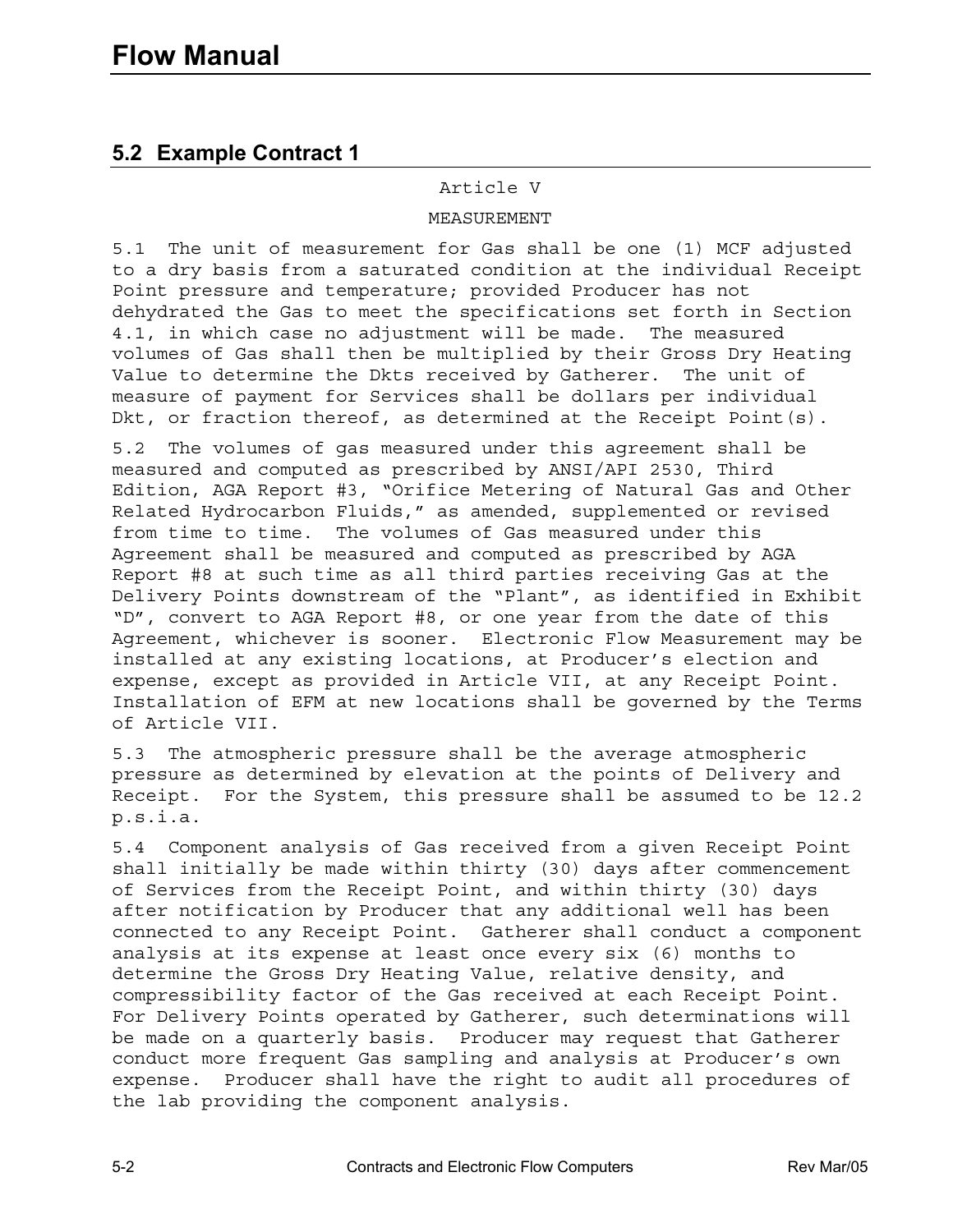# **Flow Manual**

5.5 (a) The volume of Gas delivered through each Delivery Point and Receipt Point shall be corrected to a base temperature of sixty (60) degrees Fahrenheit by using the arithmetic average of the hourly temperatures recorded by a properly installed continuously operated recording thermometer. The relative density (specific gravity) of the Gas delivered hereunder shall be determined by approved methods as determined by Section 5.2, and the specific gravity so obtained shall be used in computing volumes of gas delivered hereunder. The Gross Dry Heating Value, relative density, and compressibility values determined from a Gas analysis shall be made effective the first Day of the Month following the Month during which the sample was taken and for each Month thereafter until a new analysis is performed. The relative density shall be calculated in accordance with the Gas Processors Association Standard 2172 "Calculation of Gross Heating Value, Relative Density and Compressibility Factor for Natural Gas Mixtures from Compositional Analysis."

 (b) More modern measurement equipment, techniques and computation methods may be utilized by Gatherer to satisfy measurement requirements hereunder after authorization from Producer, provided that any such new equipment, techniques or methods shall be recognized as generally acceptable for the intended purpose by recognized industry authorities and shall have been deemed as acceptable by the appropriate regulator agency.

 (c) Gatherer shall allow Producer access to meter taps for the connection of automation equipment to the extent that such access does not interfere with Gatherer's operations or measurement accuracy.

5.6 Gatherer agrees to install, operate and maintain on its pipeline at or near each point of connection of the facilities of Gatherer and Producer (or other party which is transporting the gas on behalf of Producer), a meter or meters of standard type and design to measure all of the gas to be delivered hereunder. Gatherer also agrees to install, operate and maintain at or near each Point of Delivery such pressure and volume regulating equipment as may be necessary. Both Gatherer and Producer shall have the right to be represented at any installing, reading, cleaning, changing, repairing, inspecting, calibrating or adjusting done in connection with the other's measuring equipment installed hereunder. The records from such measuring equipment shall remain the property of the owner but the owner upon request of the other will submit records and charts, together with calculations therefrom, for its inspection and verification, subject to return within sixty (60) days after receipt. Gatherer shall preserve all test and measurement data, charts, or similar records for a period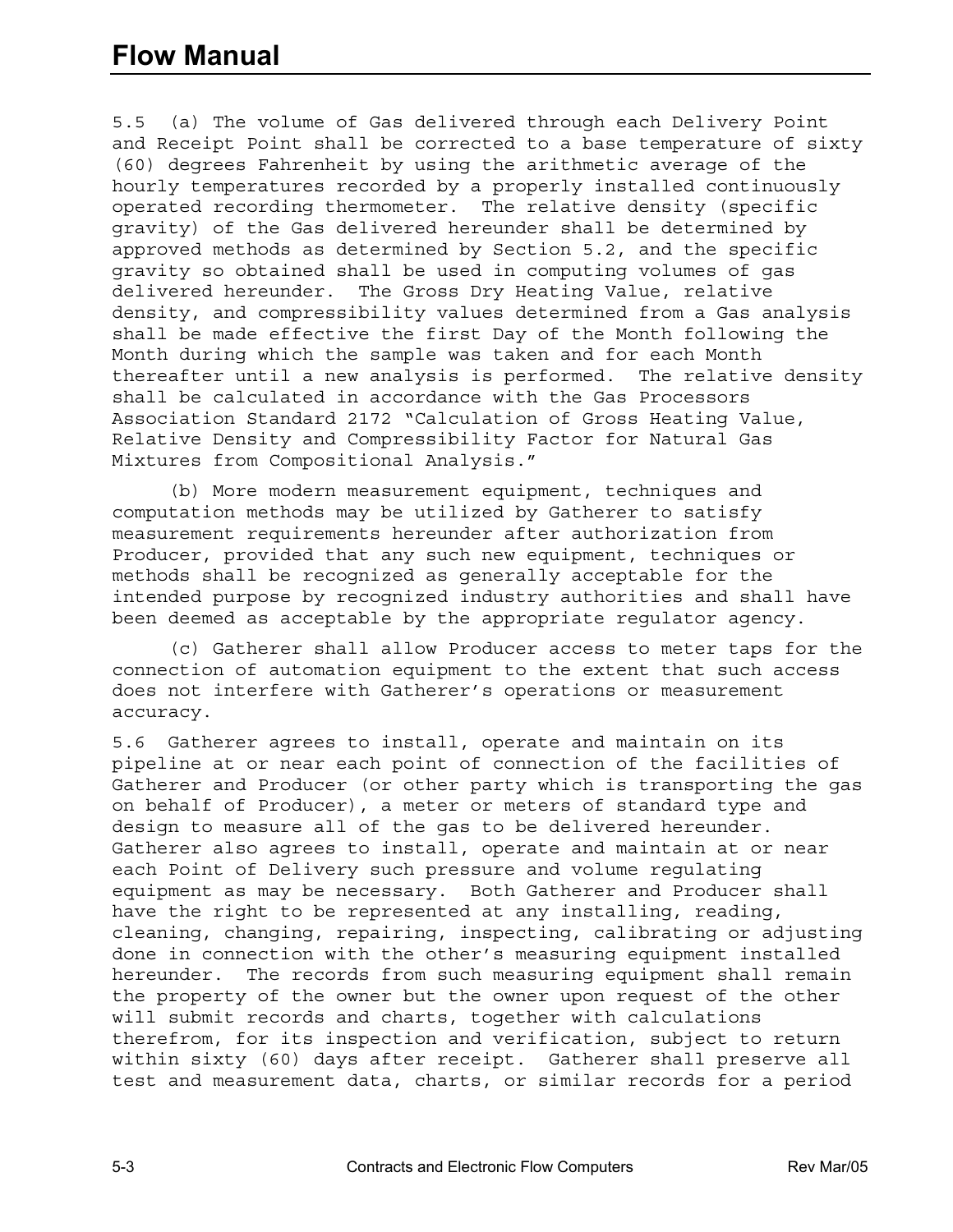# **Flow Manual**

of three (3) years or such longer periods as may be required by law or regulation.

.1 Gatherer, or its agent, shall verify the accuracy of measurement equipment based upon the following schedule:

| Type of Receipt Point | Frequency of Testing |
|-----------------------|----------------------|
| delivering > 100 MCFD | once every 6 months  |
| delivering < 100 MCFD | once every 12 months |

Such verification shall include the removal and physical inspection of the meter orifice plate.

 Gatherer shall give five (5) business days advance notice to Producer of the time and location of all tests at Receipt Points of any equipment used in measuring or for conducting sampling to determine the nature or quality of the Gas, so that Producer may have its representative present. If Producer is not satisfied with a test, it may request Gatherer to retest. The expense of a retest shall be paid by Producer unless the retest reflects Gas measurement error greater than one percent (1%) by volume, in which event, Gatherer shall pay the cost of the retest.

5.8 If, upon any test, any measuring equipment shall be found to be inaccurate by an amount exceeding one percent (1%) by volume or 150 MCF, whichever is greater, then any previous readings of such equipment shall be corrected to zero error for any period which is known definitely or agreed upon. In case the period is not known definitely or agreed upon, such adjustment shall be for a period extending over one-half of the time elapsed since the date of last test.

5.9 Gatherer shall provide to Producer the following items, within thirty (30) days after the data becomes available to Gatherer: (a) Meter test reports; and (b) copies of Gas analyses from samples. Gatherer shall provide corrections to Producer necessary to past production and billings as a result of meter test reports within sixty (60) days after the data becomes available to Gatherer.

5.10 If for any reason Gatherer's meters are out of service or out of repair so that the quantity of Gas delivered is not correctly indicated by the reading thereof, the Gas delivered during the period such meters are out of service or out of repair shall be estimated and agreed upon the basis of the best data available, using the first of the following methods which shall be feasible:

 (a) By using the registration of any check meter or meters if installed and accurately registering;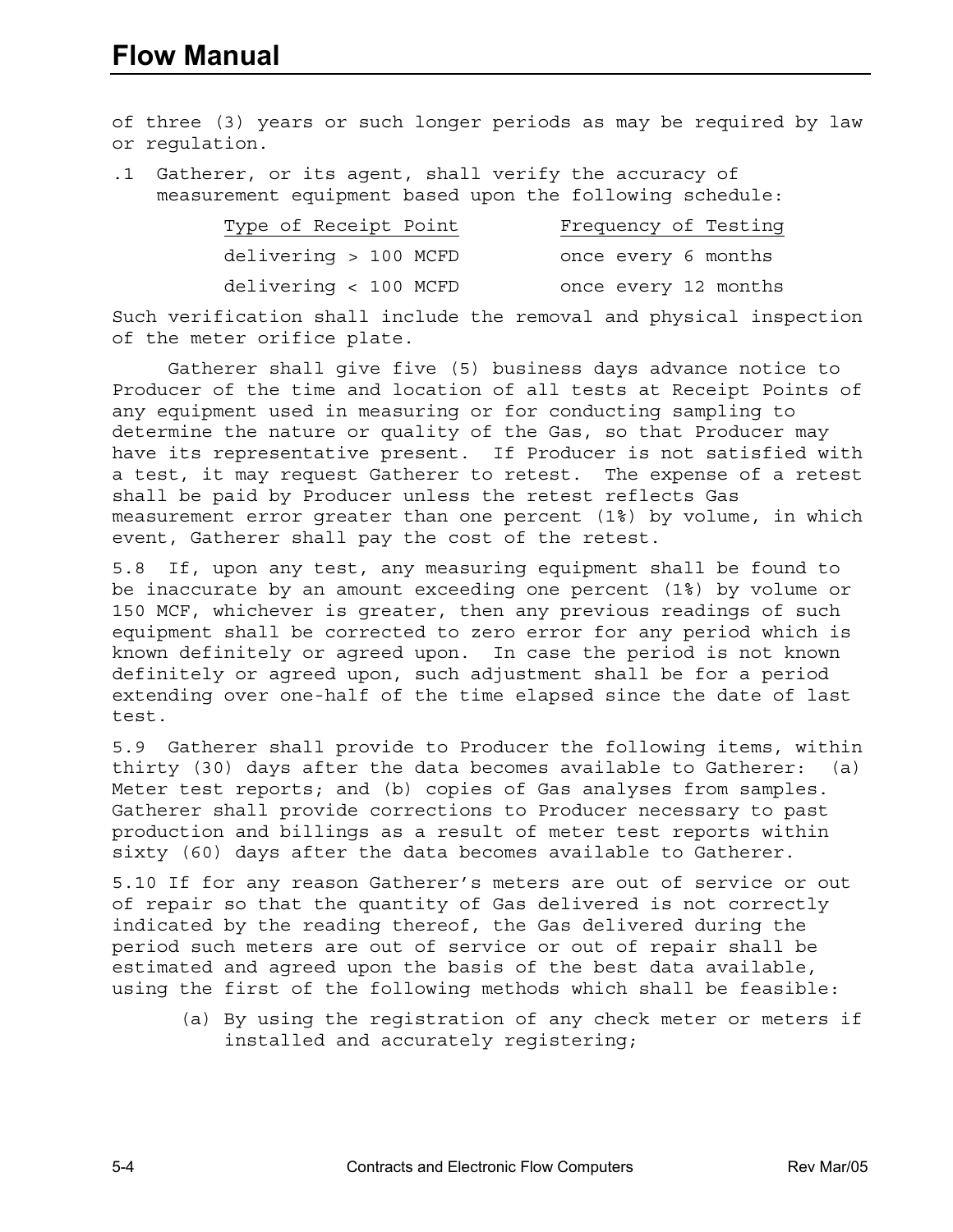- (b) By correcting the error if the percentage of error is ascertainable by calibration, test or mathematical calculation; or
- (c) By estimating the quantity of delivery based on deliveries during the preceding period under similar conditions when the meter was registering accurately.

#### **5.3 Example Contract 2**

#### V. MEASUREMENT

5.1 The casinghead gas delivered hereunder shall be measured by a meter or meters of standard make to be furnished, installed and kept in repair by Buyer on the land herein described and all volumes of such gas shall be computed to a standard cubic foot at a pressure base of 14.65 pounds per square inch absolute and at a temperature base of 60° Fahrenheit. No correction shall be made for any variation of the flowing temperature from the base temperature. For purposes of measurement, the gas shall be assumed to obey Boyle's Law and the absolute atmospheric pressure shall be assumed to be 12.7 pounds per square inch. Buyer shall test its meters at least semi-annually for accuracy of measurement. The specific gravity shall be determined semi-annually by the Balance Method or such other method as shall be agreed upon by the parties hereto. The tests for specific gravity and for accuracy of measurement shall be made at the same time. Buyer shall notify Seller in writing of the date of such semi-annual tests at least ten (10) days prior thereto. Seller may witness the tests or make joint tests with its own appliances. Said meter shall be open to inspection by Seller in the presence of Buyer. In case any question arises as to the accuracy of the meter measurement, said meter shall be tested upon demand of either party, and if any error found, the meter shall be corrected. If any total measurement error is found to be two percent (2%) or less, prior measurements shall be deemed correct. The volume delivered for any period of inoperation of the meter or of inaccurate measurement shall be determined by using an arithmetic average daily volume based upon total measured volume for thirty (30) days prior to and thirty (30) days following the period of inoperation or inaccurate methods.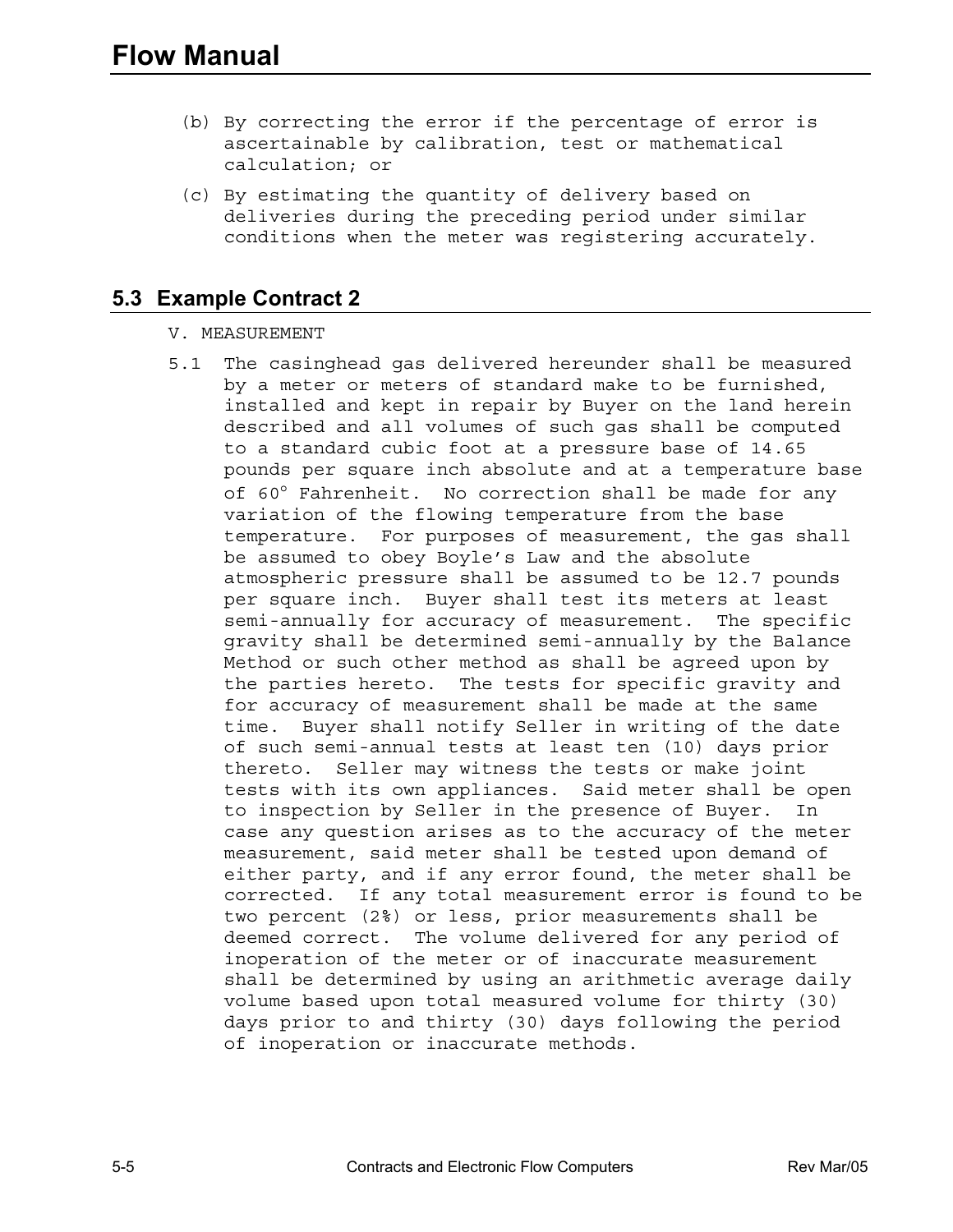# **INDEX**

#### $\mathbf{A}$

#### $\overline{B}$

# $\mathbf c$

#### D

#### $\mathsf E$

#### $\overline{F}$

#### $\mathbf G$

#### $\mathbf{I}$

# $\mathsf{L}% _{0}\left( \mathsf{L}_{0}\right) ^{T}=\mathsf{L}_{0}\left( \mathsf{L}_{0}\right) ^{T}$

#### M

#### $\mathsf{N}$

#### $\mathbf{o}$

|--|--|

#### $\mathsf{P}$

#### $\mathbf R$

#### $\mathbf{s}$

### $\mathbf T$

|--|--|--|

#### $\mathbf{V}$

|--|--|